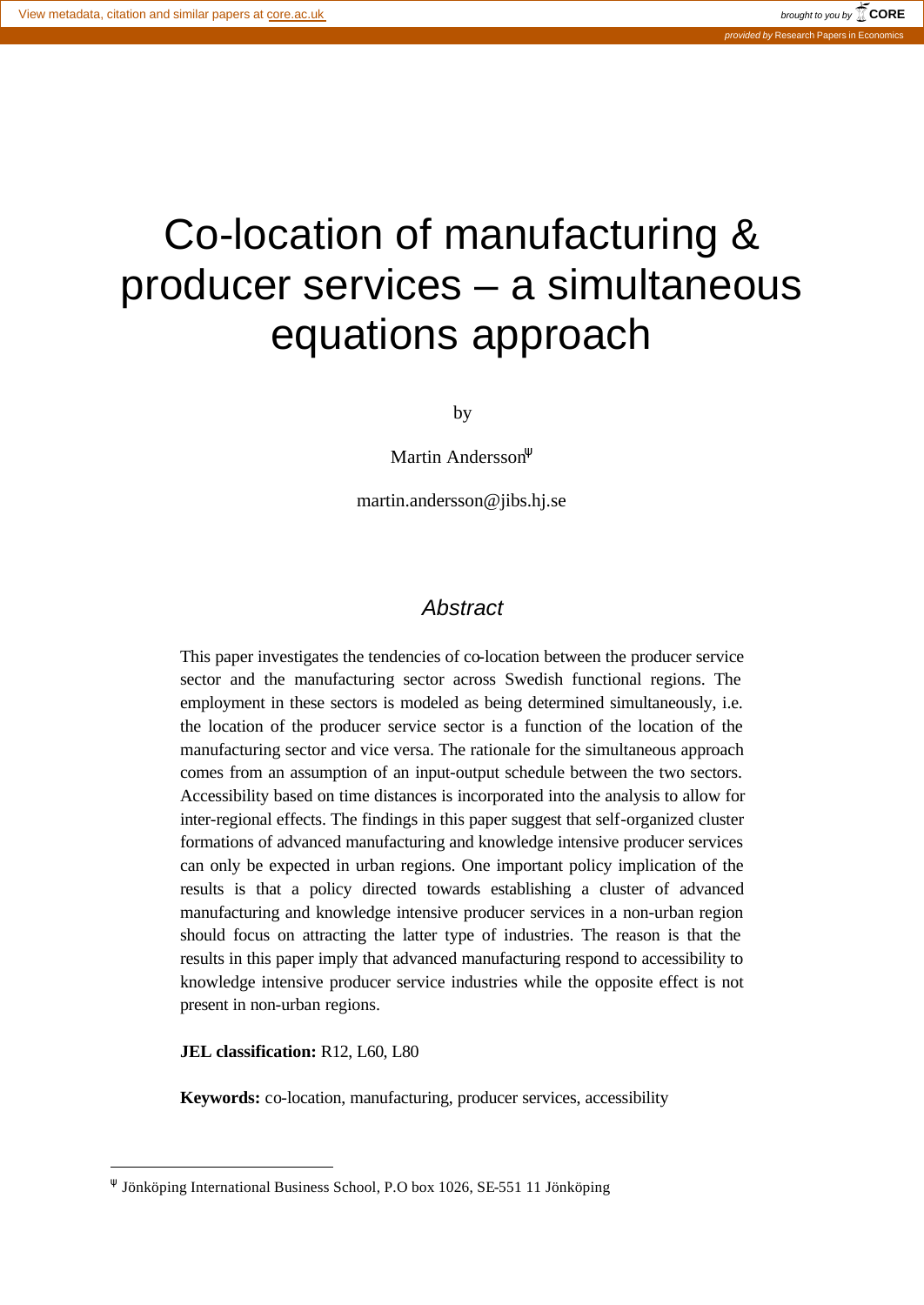### 1. Introduction

l

The intermediate sector of an economy, be it regional or national, has recently come into focus in the literature. This sector is, for instance, essential in numerous recent models dealing with what is sometimes called the economics of cities or the economics of agglomeration, (see e.g. Fujita & Thisse, 2002). The set-up in these types of models is usually such that the production function of the final sector exhibits increasing returns in the number of intermediate inputs. This is achieved by using the monopolistic competition model developed by Dixit & Stiglitz  $(1977)$  with a conventional CES aggregator over the varieties of the intermediate sector. In this manner, the performance of the final sector depends on the performance of the intermediate sector, (which operates under the monopolistic regime). One of the advantages of this structure is that it is possible to show in a neat fashion that the final sector, in the aggregate, experiences increasing returns in the labor force of a region<sup>1</sup>. Thus, it allows for an explanation of the relationship between "size" and productivity, which in itself is an explanation of why we observe cities. Furthermore, in the cluster literature the formation of a set of specialized input suppliers located in proximity to a localized industry is usually pointed out as one explanation for why firms localize in the first place. Specifically, this is one of Marshall's (1920) three famous reasons for co-location, the other two being a pooled labor market and information spillovers.

A typical input sector for the manufacturing sector is the producer service sector, which is emphasized in, among others, Rivera-Batiz (1998). Why manufacturing firms would purchase services such as marketing, finance, logistic etc., instead of producing them internally is usually explained by the standard argument in Stigler  $(1951)^2$ . Specialized producer services firms achieve economies of scale, which makes it more productive for manufacturing firms to purchase the services externally. Specialization spurs efficiency and scale economies results in lower unit costs. In addition, Hansen (1993, p.256) maintain that the technological progress in general provides a greater potential for service specialization and that add-on services constitute an increasingly larger share of the value of new products; "…approximately two-thirds of the valueadded in the computer market", he writes, "consists of software and maintenance services-add-ons that tend to be provided by firms in the service sector rather than in manufacturing"<sup>3</sup>. Surveying the literature on services, Glasmeier & Howland (1994) conclude that a vast amount of research suggests that services, as inputs to other industries, enhances productivity as well as that their presence in a region stimulate the competitiveness of other industries in the region. Producer services may, for example, facilitate for manufacturing firms to adapt skills, products and processes to changes in the market as well as help to reduce organizational, managerial and informational barriers to adjustment, (Marshall *et al*, 1987).

 $<sup>1</sup>$  The reason is that the number of intermediate suppliers increases with size, which in turn allows for a higher</sup> degree of specialization.

 $2^{2}$  The great increase in producer service employment in advanced economies caused by the externalization can also be coupled to the rise of the flexible system of production, see for instance Coffey & Bailly (1991).

<sup>&</sup>lt;sup>3</sup> As an example, only about 10-15 % of the purchase price of an IBM computer can be derived to the cost of manufacturing, (Reich, 1991). The rest is due to various services.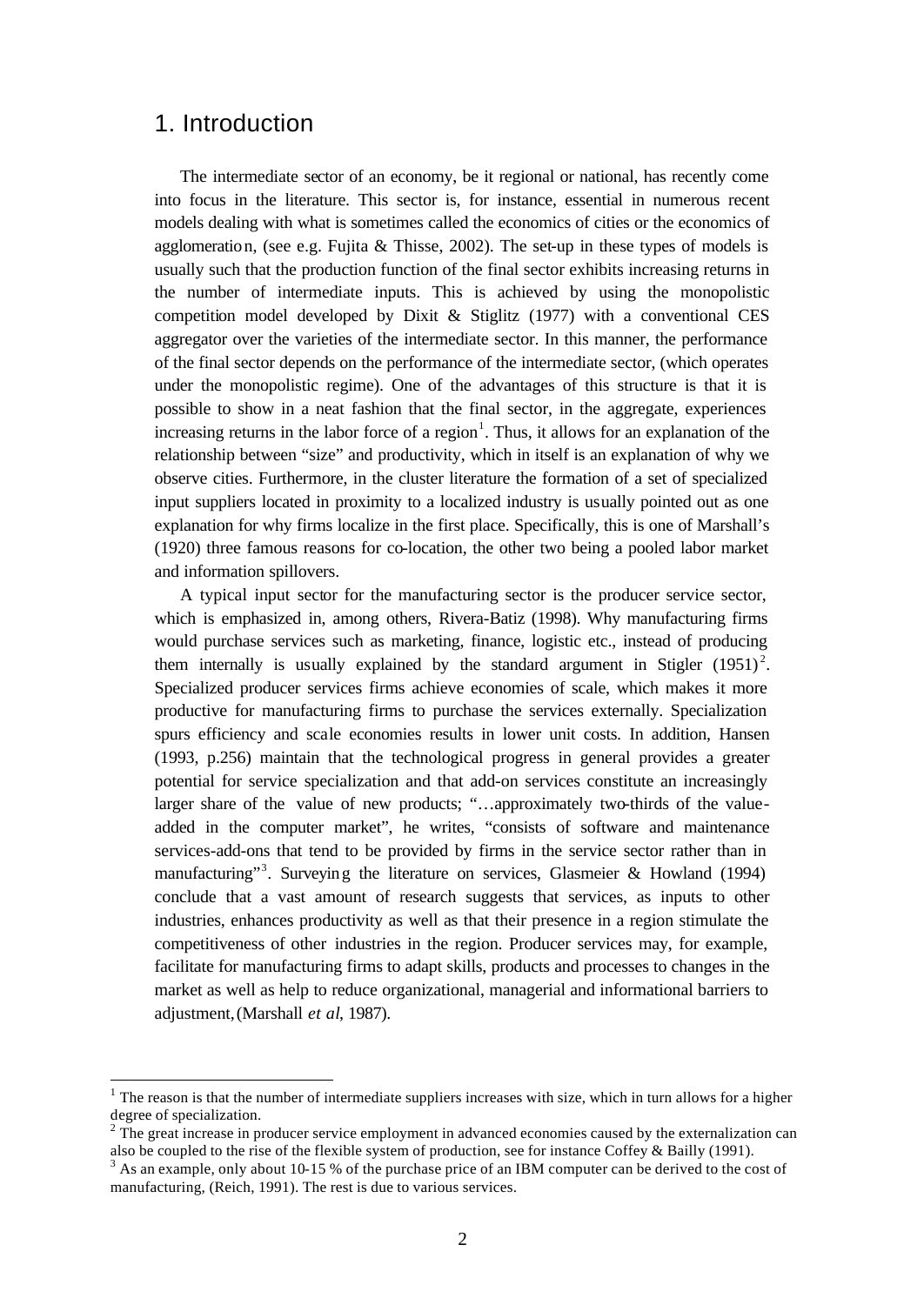To a great extent it is often presupposed that proximity between the manufacturer and the producer service provider is important. Hansen (1990), for example, notes that the relationship between producer services and regional productivity differences assumes tight geographical closeness between producer services and the manufacturing sector. Also, in the aforementioned type of modeling, such as in Klaesson (2001), it is frequently assumed that the intermediate sector produces in proximity to the final sector, i.e. the presence of localization economies is often taken for granted. The intermediate sector is in principle only a necessary element in order to explain concentration of the final sector. The typical raison d'être for the role of proximity between the manufacturer and the service provider is that the cost to the former for obtaining the services from the latter rises with distance. Examples of such costs are travel time to meetings and frequency of contacts, etc., (c.f. O'Farrell & Hitchens, 1990a). Coffey & Bailly (1991, p.109) emphasize the role of frequency of contacts and mark; "…it is the cost of maintaining face-to-face contacts between the producer on the one hand, and their inputs and markets, on the other hand, that is potentially the most expensive element of intermediate-demand service production".

The reasoning above implies that manufacturing firms have much to benefit from being co-located with producer services. Notwithstanding the fact that many producer services is produced for other industries in the service sector, as shown by *inter alia* Goe (1990), producer service firms also have much to benefit from co-location with manufacturing firms since the latter sector constitutes a market for the former sector. The purpose of the present paper is to investigate the tendencies of co-location between the producer service sector and the manufacturing sector in Swedish functional regions. The employment in these sectors is modeled as being determined simultaneously, i.e. the location of the producer service sector is a function of the location of the manufacturing sector and vice versa. The rationale for the simultaneous approach comes from the assumption of an input-output schedule between the two sectors. A model developed by Venables (1996) is used to derive the linkages between the two sectors, which in turn leads to the result that the location of the two sectors is interdependent. Furthermore, previous empirical research has indicated simultaneous elements. Marshall (1982), for instance, confirms a bi-directional relationship between manufacturing and producer services. More precisely, the author finds that the organizational structure of the producer service industry affects manufacturing demand for such services at the same time as the organization of the manufacturing sector influences the supply of producer services<sup>4</sup>. To account for the described interdependency a simultaneous-equations model is employed for estimation. That is, how the size of the manufacturing sector affects the size of the producer service sector (and vice versa) is investigated. The study is based on Swedish employment data in 2000 and is a static cross-section investigation. Thus, the study looks for a static picture of co-located sectors, which can be interpreted as an equilibrium outcome, (c.f. Johansson, 2001). A distinction is made between knowledge-intensive advanced manufacturing and traditional manufacturing on the one hand, and knowledgeintensive and non knowledge-intensive producer services on the other. Accessibility based on time distances is incorporated into the analysis to allow for inter-regional

<sup>&</sup>lt;sup>4</sup> Marhall's (1982) study is based on a postal survey in the British city regions of Birmingham, Leeds and Manchester and, hence, is based on a limited sample of manufacturing establishments.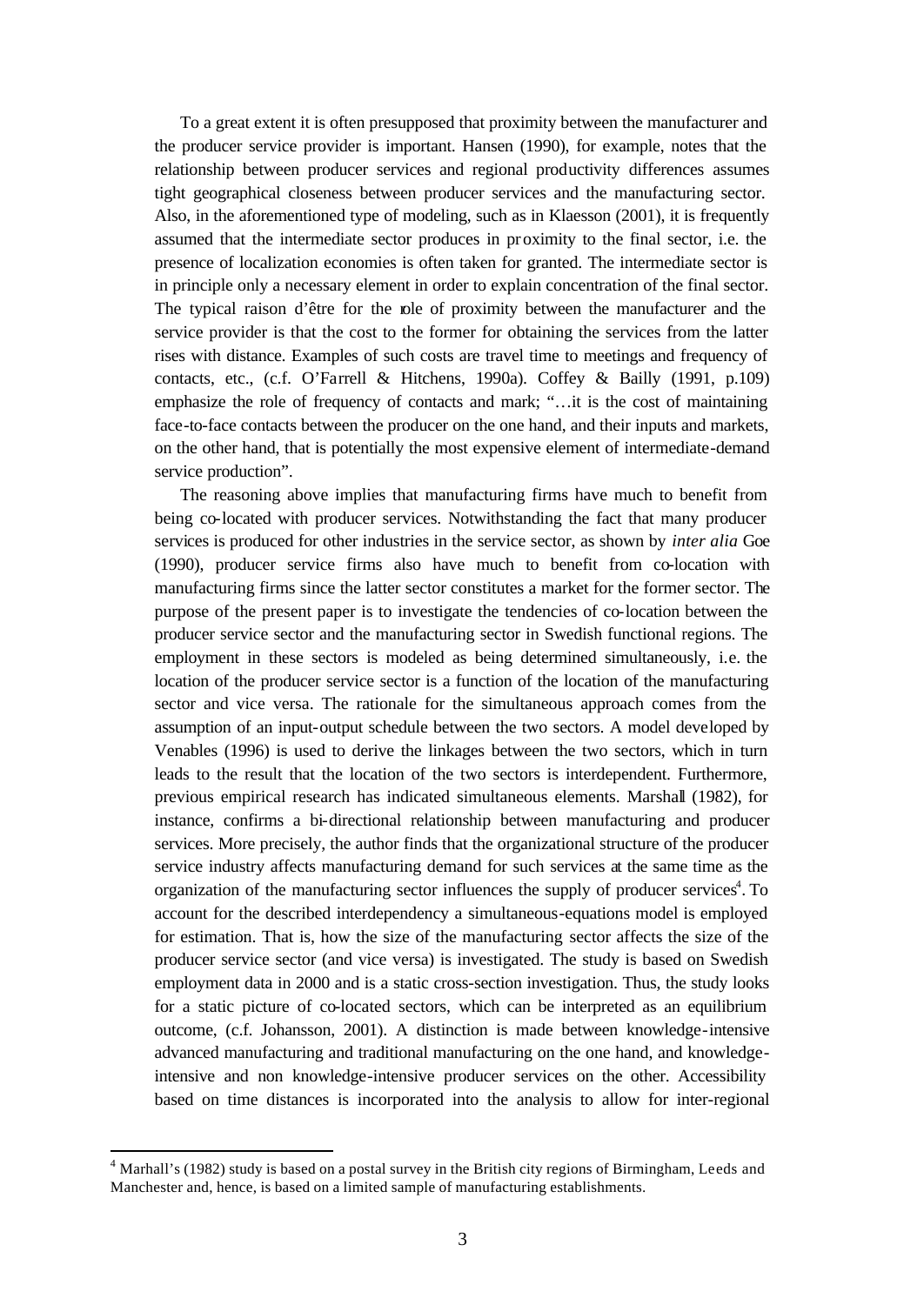effects, i.e. manufacturing employment in a functional region is not restricted to be a function of the producer service employment in the same region only.

There are several justifications for performing a study of this type. First and foremost, the paper will reveal which synergy effects are likely to take place as a result of increased employment in one of the industries. This is important from a policy perspective, especially when it comes to policies aimed at attracting firms in the sectors considered in the paper. For example, the estimates will indicate what effects, in terms of manufacturing employment, policy makers can expect from attracting producer service providers. Second, since one of the conventional theoretical explanations for why firms would cluster is the existence of specialized input suppliers, the findings in the paper can be seen as a an indication of the validity of such explanations. The same applies to the type of modeling previously mentioned, in which it is often assumed that the intermediate sector operates in proximity to the final sector.

#### 1.1 Outline

The remainder of the paper is organized in the following fashion: Section 2 presents part of a model developed by Venables (1996). This model is used because it shows how the location of the producer service sector depends on the location of the manufacturing sector and vice versa. In Section 3, the producer service sector and the manufacturing sector are defined. Also, a general description of the spatial distribution of the sectors analyzed in the paper is presented. Section 4 presents the results of the empirical investigation. Section 5, the final section, concludes the paper and makes suggestions for further research.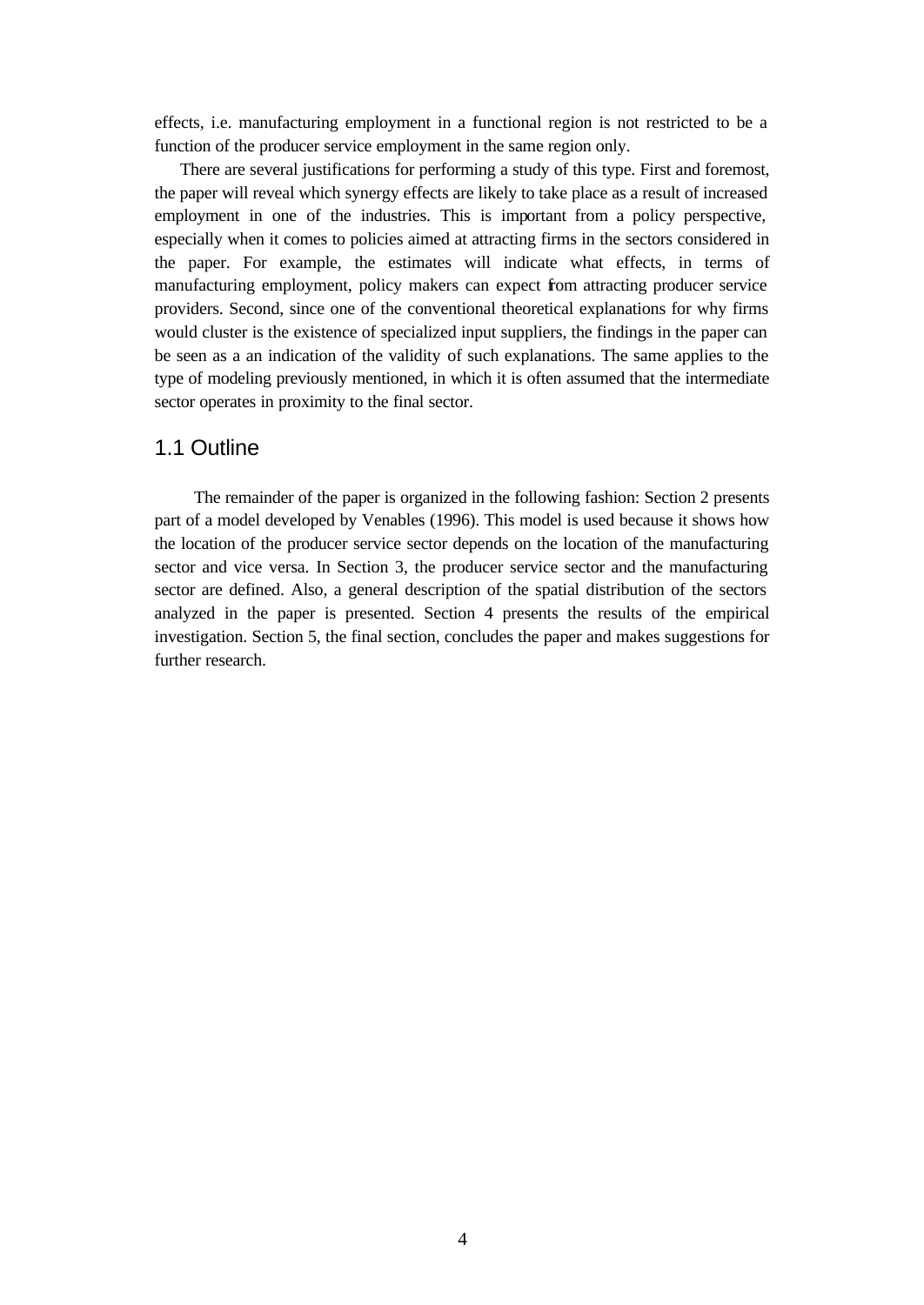## 2. Modeling location dependence between producer services & manufacturing

In this section, the basic structure of a model developed by Venables (1996) is presented. The model is based on the following theme: vertical linkages between sectors imply that the location of the sectors is interdependent. Since the downstream sector creates a market for the upstream sector, the latter is attracted to locations where there are relatively many upstream firms. (The author denotes this as the demand linkage). At the same time, the downstream sector experiences lower costs if it operates in a location in which there are relatively many upstream firms. (The author denotes this linkage the cost linkage). This model is of relevance in the present context because it shows how and why the locations of two vertically linked sectors are simultaneously determined. Here, downstream will be interpreted as manufacturing and upstream as producer services. This may be conceived as a very *ad hoc* assumption, but in a world where product attributes, such as design, technological refinement, branding and so forth, constitute an important part of the product value, manufacturing firms have inevitably to rely upon various producer service providers to sustain their market shares and competitiveness, (see for instance Reich, 1991 and Hansen, 1993 earlier referred to). Hence, producer services can be seen as an important input in the production function for manufacturing firms.

In Venable's (1996) model, there are two regions and three sectors; (i) a perfectly competitive sector, whose product is used as numeraire, (ii) a monopolistically competitive sector, which produces for final consumption and (iii) a monopolistically competitive intermediate sector, here the producer service sector, which supplies inputs to the final manufacturing sector. The two latter sectors are modeled using the common monopolistic competition model in Dixit & Stiglitz  $(1977)^5$ . The presentation of the model follows the original presentation in Venables (1996). It starts by describing the manufacturing sector and then goes on to describe its linkages to the producer service sector.

#### 2.1 Manufacturing – the final sector

l

1 and 2 denote the two regions in the economy. All manufacturing firms in the industry supply both locations. Consumers in region 1 (2) can consume varieties produced in the same region,  $z_{11}$  ( $z_{22}$ ), or varieties produced in the other region,  $z_{21}$  ( $z_{12}$ ). For varieties transported from the other region, the consumer price is the price of the variety at the origin multiplied by an *ad valorem* transport cost of *t* >1. All consumers in both locations have a love-of-variety and their preferences are identical. The latter makes it possible to treat each region as one representative consumer. The problem for region 1, then, can be expressed as in Equation 1.

(1) 
$$
\max_{\{z_{i1}, z_{i2} \ge 0\}} U_1 = \left( \sum_{i=1}^{n_1} \frac{s-i}{z_{i11}^s} + \sum_{i=1}^{n_2} \frac{s-i}{z_{i21}^s} \right)^{\frac{s}{s-1}} \text{ s.t. } m_1 = \sum_{i=1}^{n_1} p_{i1} z_{i11} + \sum_{i=1}^{n_2} p_{i2} t z_{i21}
$$

 $<sup>5</sup>$  For a comprehensive and pedagogical presentation of the monopolistic competition model with extensions see</sup> Matsuyama (1995).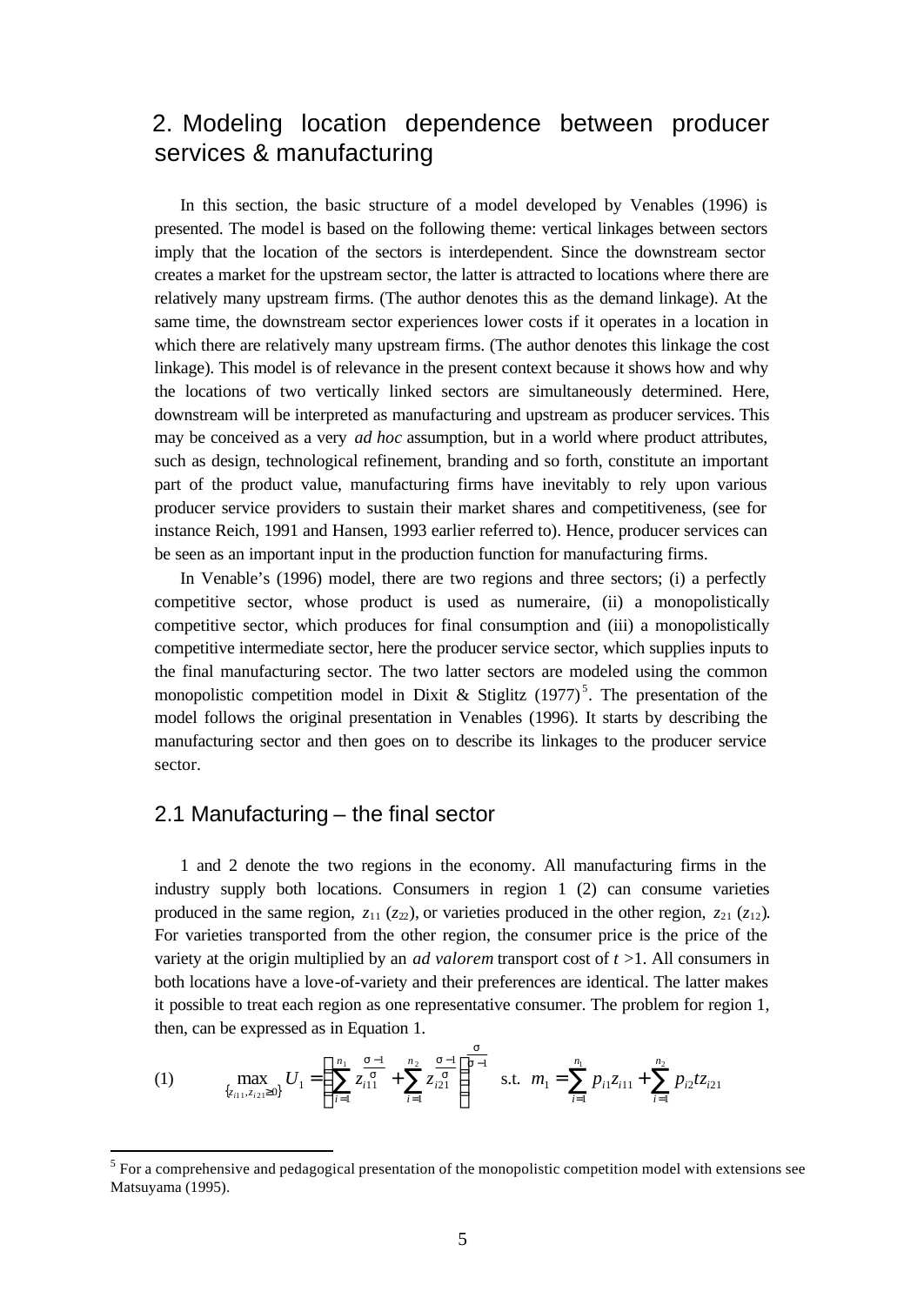Given that the consumers in both regions have the same preferences, the (marshallian) demands can be expressed as in Equation (2) and (3). Since all varieties enter the utility function in a symmetric fashion, the subscript for variety (*í=*1*,…...,n*) is ignored.

(2) 
$$
z_{11} = m_1 p_1^{-s} P_1^{s-1}, \qquad P_1^{s-1} = \frac{p_1^{s-1}}{n_1} + \frac{(p_2 t)^{s-1}}{n_2}
$$

(3) 
$$
z_{12} = m_2 (p_1 t)^{-s} P_2^{s-1}, \qquad P_2^{s-1} = \frac{(p_1 t)^{s-1}}{n_1} + \frac{p_2^{s-1}}{n_2}
$$

 $z_{11}$  is the demand for a particular variety produced in region 1 and sold in region 1 and  $z_{21}$  is the demand for a particular variety produced in region 2, but sold in region 1.  $P_1$  and  $P_2$  are the price indexes in the respective regions.  $n_1$  is the total number of manufacturing firms producing in region 1 and *n<sup>2</sup>* is the total number of manufacturing firms producing in region 2.  $s > 1$  is the price elasticity of demand for an individual variety,  $\left(\frac{\partial \ln z}{\partial \ln p} = \mathbf{s}\right)$ .

The profits of a firm located in region  $1, p_1$ , is given by,

(4) 
$$
\boldsymbol{p}_1 = (p_1 - c_1)(z_{11} + z_{12}) - c_1 f
$$

where  $c_1$  is marginal cost and  $c_1 f$  is fixed costs. The condition for profit maximization, i.e.  $p_1(1 - s^{-1}) = c_1$ , together with the zero profit condition implies that firm scale is independent of costs.

(5) 
$$
z_{11} + z_{12} = f(\mathbf{S} - 1)
$$

In order to explore how the industry is located between the two regions the relative production value, relative cost and relative expenditure is used.

(6) 
$$
l = \frac{n_2 p_2 (z_{22} + z_{21})}{n_1 p_1 (z_{11} + z_{12})}, \quad \mathbf{r} = \frac{c_2}{c_1} = \frac{p_2}{p_1}, \quad \mathbf{h} = \frac{m_2}{m_1}
$$

In Equation (6),  $l$  is the relative production value.  $r$  is the relative cost (and also relative price<sup>6</sup>) and  $h$  is the relative expenditure. Expressing the ratio of the price indexes in terms of  $\boldsymbol{r}$  and *l* leads to Equation (7).

(7) 
$$
\left(\frac{P_2}{P_1}\right)^{s-1} = \frac{1+t^{1-s}r^{-s}l}{t^{1-s}+r^{-s}l}
$$

<sup>&</sup>lt;sup>6</sup> This follows from the fact that  $p_1(1 - s^{-1}) = c_1$  under profit maximization, i.e. marginal revenue equals marginal cost.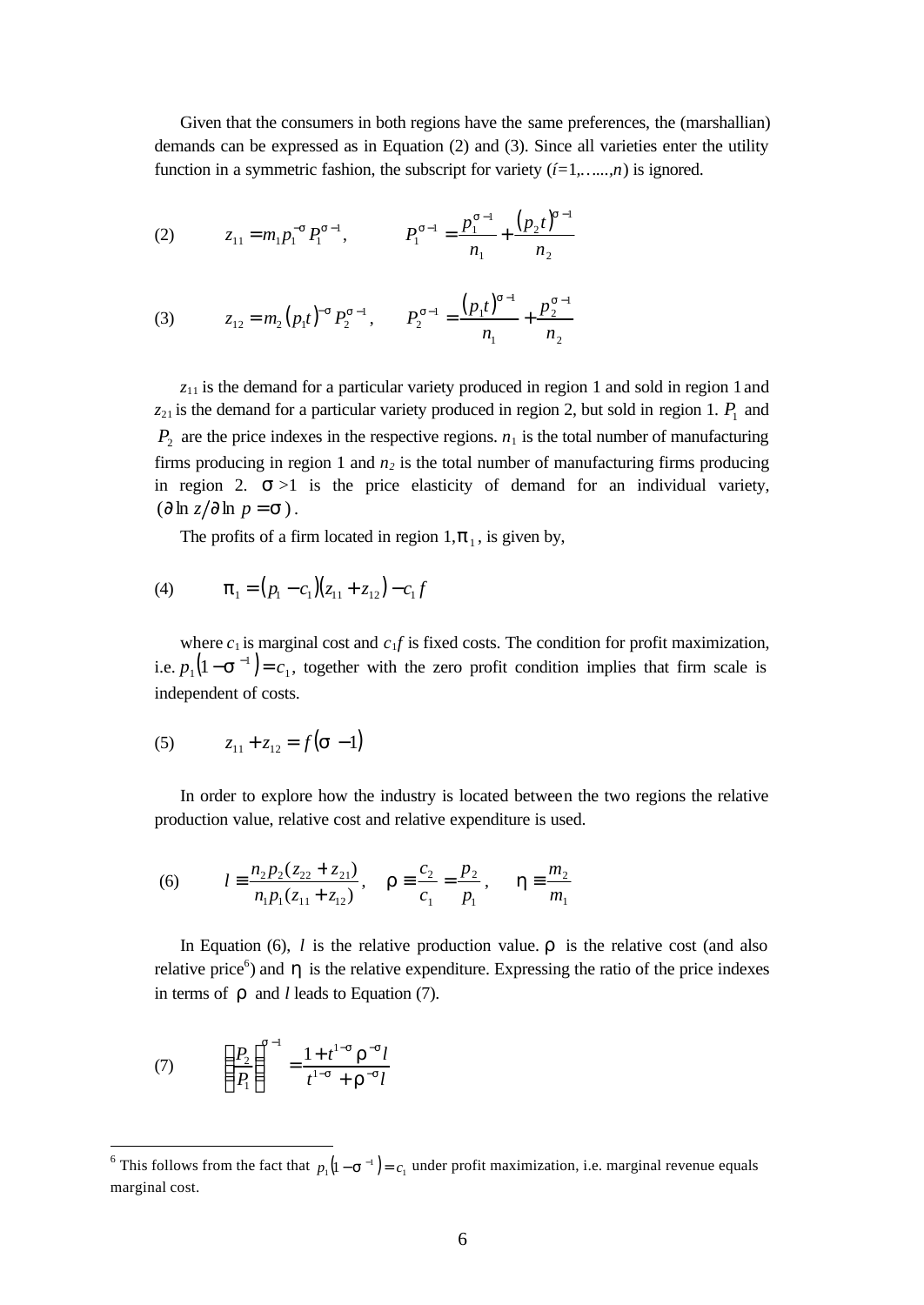Since Equation (5) implies that  $(z_{22} + z_{21})/(z_{11} + z_{12}) = 1$ , *l* can be expressed as a function of  $\boldsymbol{r}$  and  $\boldsymbol{h}$  using (7).

(8) 
$$
l = \frac{\left(t^{2s} \mathbf{r}^s - t^s \mathbf{r}^{2s}\right) \mathbf{h} - t^{1+s} \mathbf{r}^{2s} + t \mathbf{r}^s}{\left(tr^s - t^{1+s}\right) \mathbf{h} + t^{2s} \mathbf{r}^s - t^s} \equiv f(\mathbf{r}, \mathbf{h}, t)
$$

Equation (8) gives the distribution of production between the two regions as a function of transport costs, relative costs and relative consumer expenditure. The relationship in Equation (8) is dependent on the assumption that  $n_1$ ,  $n_2 > 0$ <sup>7</sup>.

#### 2.1 Linkages between manufacturing and producer services

In order to illustrate the location dependence between the two sectors, it is assumed that the structure of the producer service sector is the same as in the previous section. The manufacturing sector is denoted by *d* and the producer service sector by *u*. (Henceforth, superscripts will denote sector). The demand for the final products comes from the consumption expenditure at each location. On the other hand, the demand for the producer service sector's output comes from manufacturing since it uses the producer service sector's output as inputs. Also, the cost of the manufacturing sector depends on the producer services sector. These cost and demand linkages imply that the relative cost of the manufacturing sector  $(r^d)$  and the relative expenditure on the output of the producer services sector  $(h^u)$  are endogenous. The cost of the producer service sector and the demand for the final product ( $\mathbf{r}^u$ ,  $\mathbf{h}^d$ ), though, are exogenous.

Venables (1996) assumes that both industries use labor in production and that the relative wage between the two locations,  $w \equiv w_2/w_1$ , is exogenous. The producer service sector uses only labor, implying that it's relative cost and relative price is *w* . As in Either (1982), Rivera-Batiz (1988) and others, the producer services sector's output enters the manufacturing sector's production function through a CES aggregator. Specifically, the production function of the manufacturing sector is a Cobb-Douglas over labor and producer services, with a CES sub-production function for the producer services sector's composite output. Since the cost function of the CES sub-production function is given by the price index, it has already been provided in equation (2) and (3), (see Appendix A). Due the assumption of a Cobb-Douglas technology, the relative cost of the producer services industry can be expressed as,

(9) 
$$
\mathbf{r}^d = \left(\frac{c_2^d}{c_1^d}\right) = \mathbf{w}^{1-g} \left(\frac{P_2^u}{P_1^u}\right)^g
$$

l

, where *g* is the share of the producer service sector's output used in production.

<sup>&</sup>lt;sup>7</sup> Venables (1996) shows that a necessary condition for this to be so is that  $t > \mathbf{r} > 1/t$ .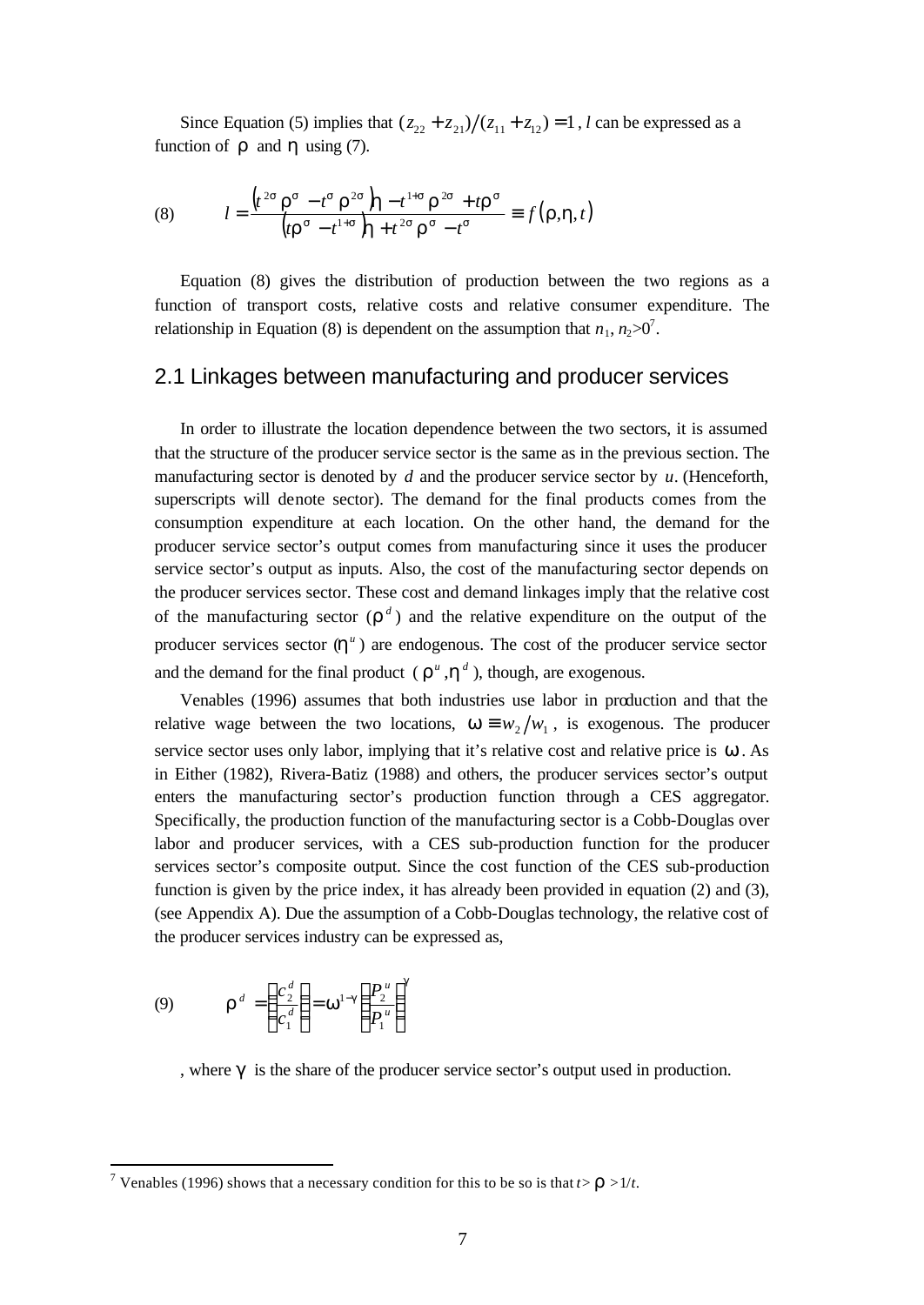From (7) it follows that,

(10) 
$$
\mathbf{r}^d = \mathbf{w}^{1-g} \left( \frac{1+t^{1-s} \mathbf{w}^{-s} l^u}{t^{1-s} + \mathbf{w}^{-s} l^u} \right)^{\frac{g}{s-1}} \equiv g(\mathbf{w}, l^u, t)
$$

This function says that the cost of the manufacturing sector is a function of the location of the producer service sector. In particular, the relative cost of manufacturing decreasing in the relative boation of producer services,  $l^{\mu}$ . Hence, the larger the producer services sector, the lower are the costs of the manufacturing sector.

Next, since consumer expenditure is the only source of demand for the manufacturing industry's output, we have that  $\mathbf{h}^d = m_2^d / m_1^d$ , which is exogenous. The expenditure on the output of the producer service sector comes from the manufacturing industry alone. This implies that the producer service sector's share of the manufacturing sector's total expenditure (total cost), *g* , determines the demand for the output of the producer service sector.

$$
(11) \t m_1^u = \mathbf{g} \t n_1^d c_1^d \left( z_{11}^d + z_{12}^d + f \right) \Rightarrow \mathbf{h}^u = \frac{n_2^d p_2^d \left( z_{22}^d + z_{21}^d \right)}{n_1^d p_1^d \left( z_{11}^d + z_{12}^d \right)} \equiv l^d
$$

Using Equations (8), (10), (11) as well as keeping in mind that the relative cost and the relative prices for the producer service sector is  $w$ ,  $l^u$  and  $l^d$  can be expressed as in Equation (12) and (13).

(12a) 
$$
l^u = f^u(\mathbf{r}^u, \mathbf{h}^u, t) = f^u(\mathbf{w}, l^d, t)
$$

(12b) 
$$
l^d = f^d\left(\mathbf{r}^d, \mathbf{h}^d, t\right) = f^d\left(g(\mathbf{w}, l^u, t), \mathbf{h}^d, t\right)
$$

These equations can be solved for the endogenous variables,  $l^u$  and  $l^d$ . Equation (12a) shows the dependence of the producer service sector's location on the demand from the manufacturing industry and gives  $l^u$  as an increasing function of  $l^d$ . Equation (12b) captures the dependence of the manufacturing sector's location on supply from the producer service sector and gives  $l^d$  as an increasing function of  $l^u$ . Hence, the model shows that the locations of the sectors are simultaneously determined.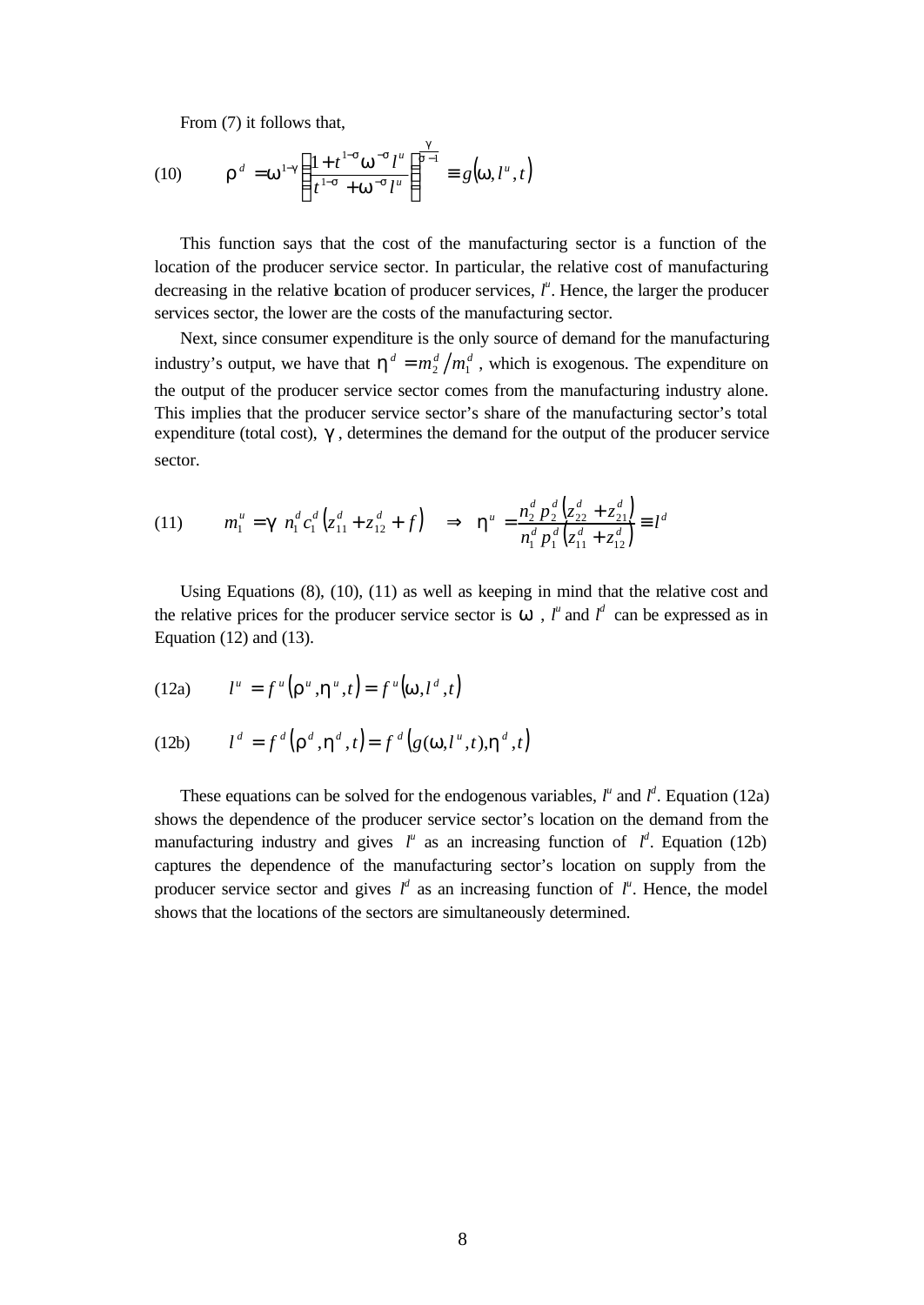## 3. Definition of the sectors & their spatial distribution across the Swedish economy.

In the sequel, the relationship above will be tested across Swedish functional regions. Equation (12a) and (12b) will serve as basis for the specification of the econometric model. Before turning to the econometric results, however, the present section presents the definition of the producer service sector and the manufacturing sector applied in the paper. Also, it provides a general description of the spatial distribution of the manufacturing and the producer service sector in Sweden.

## 3.1 Defining manufacturing and producer services<sup>8</sup>

O'Farrell & Hitchens (1990) maintain that one distinctive feature of service research in general is the lack of consensus on both the boundary and classification of services. Due to that services traditionally have been viewed as something tertiary, they have been defined by means of exclusion, e.g. they are not manufacturing nor agriculture. However, as Glasmeier & Howland (1994, p.199) rightly comment; "…the problem with this scheme is that it does not reveal what services are, only what they are not".

A standard way of classifying services is to use the Standard Industrial Classification (SIC) system of the relevant country. However, since the SIC is a classification primarily based on activity, (i.e. production units are classified according to their main activity)<sup>9</sup>, and not on the type of job, some problems are associated with the use of it. For instance, such a scheme implies that a marketing manager working in a manufacturing firm will be classified into the manufacturing sector whilst a marketing manager in a marketing firm, which provides the same service as the former, will be classified into the service sector. Hence, employment data based on SIC codes will not provide "true" figures of those engaged in services and those engaged in production.

Ideally for the purpose of this paper, producer service industries should be chosen based on recent disaggregated input-output tables. This would make it possible to ascertain which services the manufacturing firms are linked to and vice versa. Unfortunately, such information is presently not available for Sweden. The latest regional input-output table available for Sweden is from 1996 and is an aggregated one. Therefore, in spite of the abovementioned deficiencies, the definition of producer services is captive to the SIC classification scheme. In Appendix B, a list and description of the SIC codes at the 5-digit level which are defined as producer services in this paper is provided. The choice of industries to be classified as producer services was made by studying the main activities of the industries, i.e. the description of the SIC-code. Hence, the definition of the producer service sector in this paper is very wide, but it will nevertheless provide the broad picture of the tendency of co-location with the manufacturing sector.

 $8$  For a comprehensive review of various methods to classify services with discussions of pros and cons, see Glasmeier & Howland (1994) and O'Farrell & Hitchens (1990).

<sup>9</sup> For a description of the Swedish SIC (SNI, *Svensk Näringslivsindelning*), see the homepage of Statistic Sweden, www.scb.se.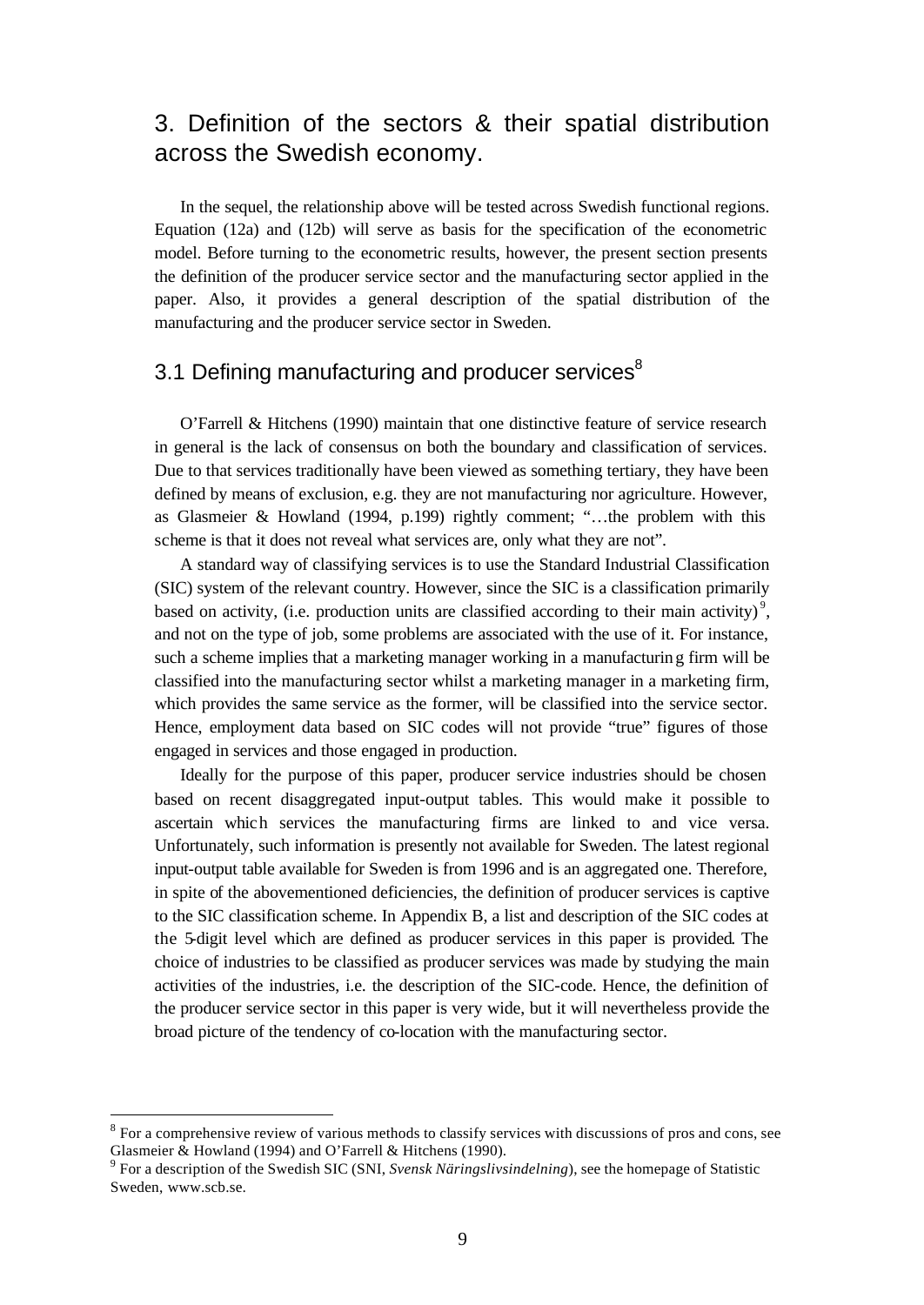In contrast to the producer service sector, the manufacturing sector is easily identified. A list of these will not be provided. The industries classified into the manufacturing sector are those with a SIC code within the interval 15-37 at the 2-digit level.

### 3.2 The spatial distribution of manufacturing & producer services across Swedish functional regions

Figure 3.1. shows how the spatial distribution of the employment in manufacturing and producer service sector across Swedish functional regions in 2000. It is evident that the manufacturing sector is less concentrated to large urban regions than the producer service sector. The three largest regions  $10$ , in population terms, had approximately 58 % of the total employment in the producer service sector while the same regions accounted for about 30 % of the total manufacturing employment.



**Figure 3.1.** The geographical distribution of manufacturing (*left*) and producer service (*right*) employment across the 81 functional regions in Sweden 2000.

The Stockholm region stands out when it comes to the producer service sector. By itself, it accounted for no less than 37 % of the total employment in this sector. The same figure for manufacturing amounted to 14 %. This can be seen as an indication of that

 $10$  These are, in descending order, Stockholm, Gothenbourg and Malmoe.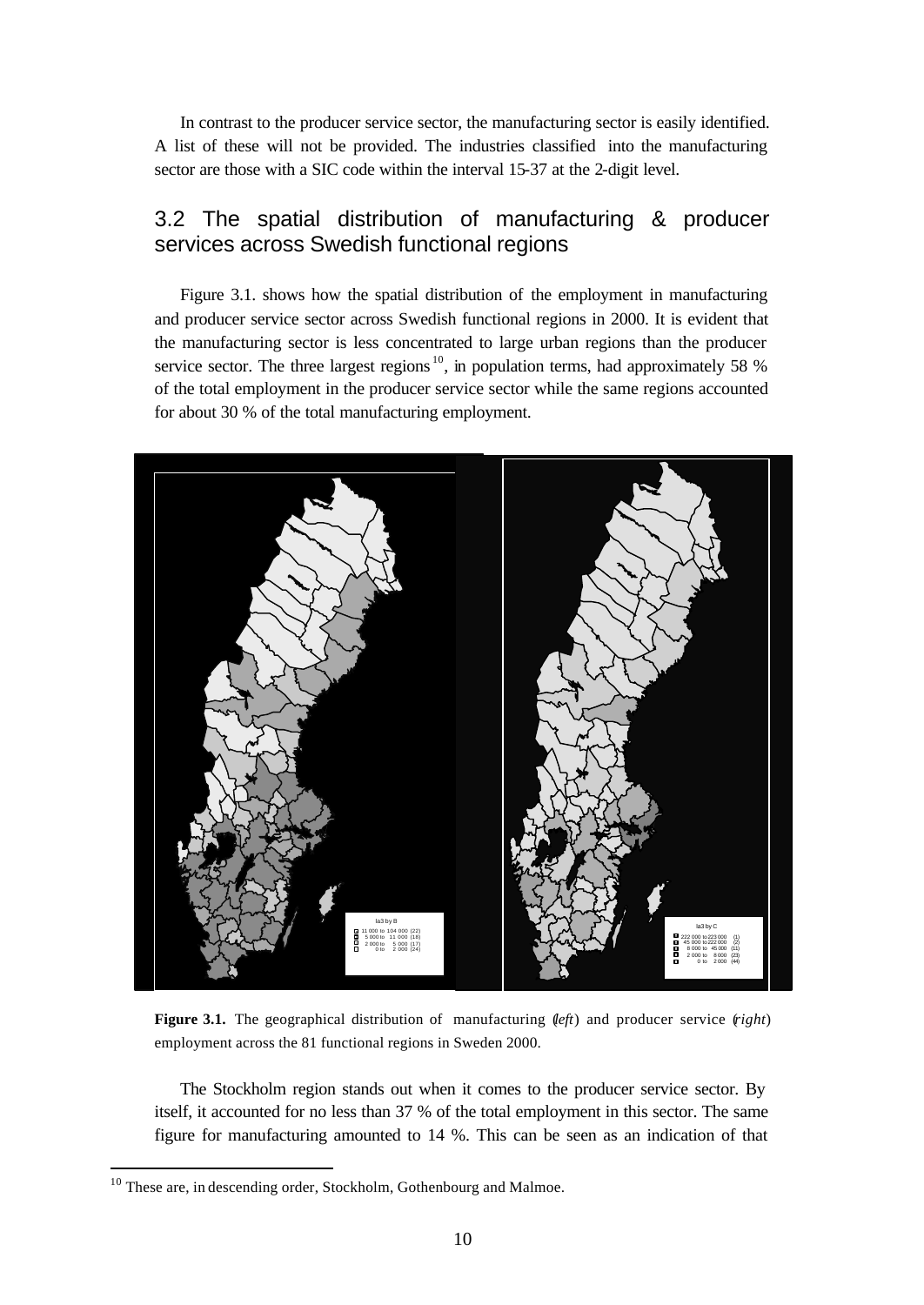producer services thrive in urban regions. By this token, they seem to be attracted to economic milieus in which urbanization economies are present. In addition, it may be noted that only 14 out of the 81 functional regions had a larger share of the employment in the producer service sector than in the manufacturing sector.

In Table 3.1. the correlation coefficient between (i) producer service and manufacturing employment and (ii) producer service employment per employed in manufacturing. Also, the mean producer service employment per employed in the manufacturing is presented. All figures are across the 81 functional regions.

**Table 3.1.** Correlation coefficients and mean producer service employment per employed in manufacturing in 2000.

| Correlation coefficient between producer service and                                                                             | $0.899*$       |  |
|----------------------------------------------------------------------------------------------------------------------------------|----------------|--|
| manufacturing employment.                                                                                                        |                |  |
| Correlation coefficient between producer service employment per<br>employed in manufacturing and total manufacturing employment. | $0.387*$       |  |
| Mean producer service employment per employed in<br>manufacturing.                                                               | 0.54<br>(0.40) |  |

\*) Denotes significance at the 0.01 level.

\*\*) Standard deviation of the mean presented within brackets.

As should be expected from an inspection of Figure 3.1., there is a high correlation between producer service employment and manufacturing employment. Thus, a high employment in manufacturing implies a high employment in producer services. It is also evident that the higher the employment in manufacturing in a region, the more producer service provision per employed in manufacturing. Since both producer service and manufacturing employment increase with population, this reflects that producer services employment rise disproportionably with respect to manufacturing employment as the population rises. From the mean figure, it can be seen that there are on average twice as many employed in manufacturing compared to producer services. However, the figure varies greatly across the regions. The minimum value is 0.11 while the maximum value is 2.34. The size of the standard deviation is also large compared to the mean. The overall pattern is that there are more employed in manufacturing than in producer services. 9 out of the 81 regions have a higher producer service employment than manufacturing employment.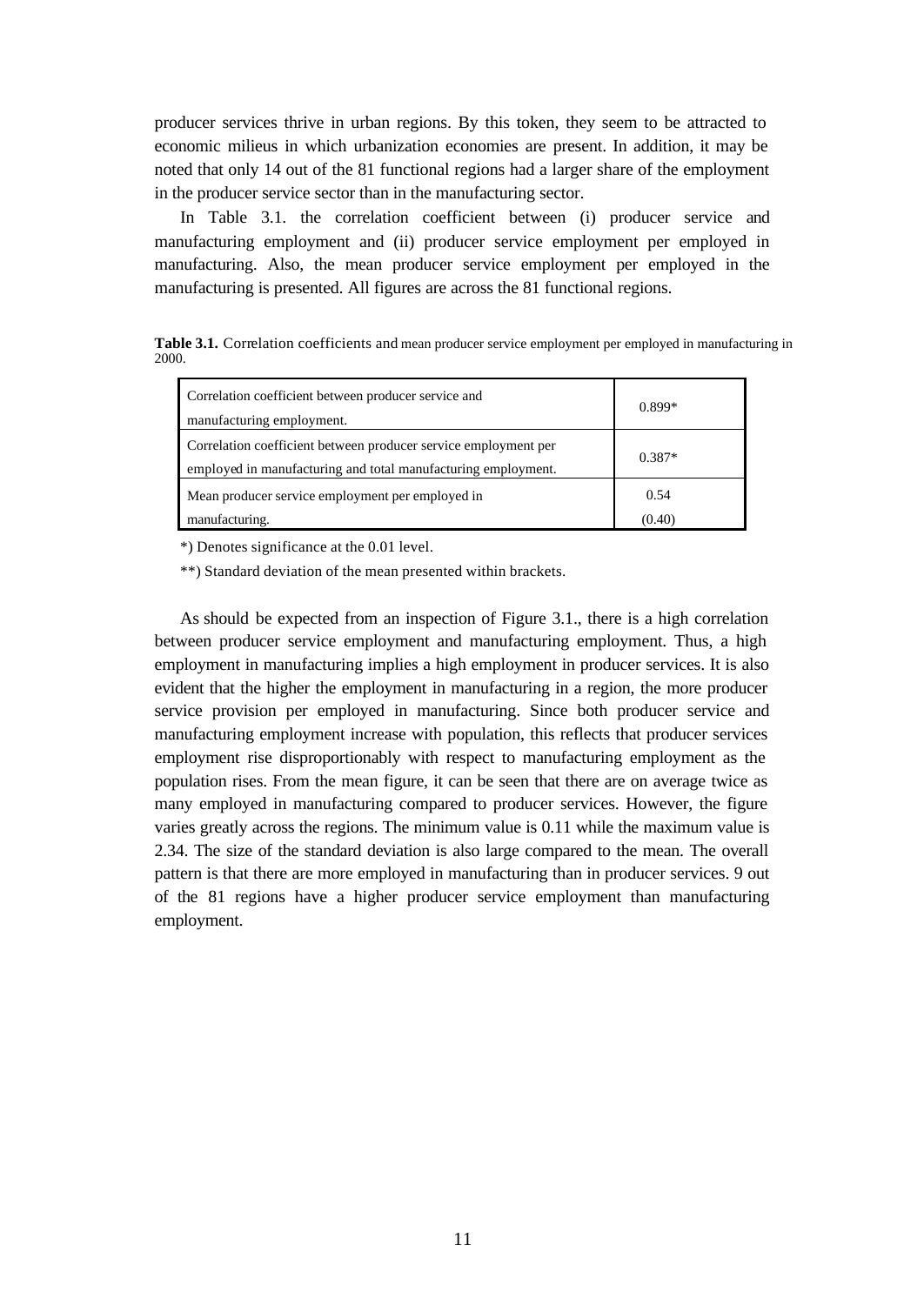## 4. Tendencies of co-location across functional regions – a simultaneous approach

#### 4.1 Model specification & description of variables

Since the employment in the manufacturing and producer service sectors will be modeled simultaneously, a system of equations is subject to estimation. The equation system is based on Equation (12a) and (12b) in Section 2.1 and is presented in Equation (13a) and (13b). Here, the employment in manufacturing in region *R*, is a function of the accessibility to producer service employment (and vice versa) along with some exogenous variables, which will be specified below.

$$
(13a) \qquad M_R = \mathbf{a} + \mathbf{f}_1 P_R^a + \mathbf{f}_2 \mathbf{w}_R + \mathbf{f}_3 D^{urban} + \mathbf{f}_4 \Big( D^{urban} * P_R^a \Big) + \mathbf{e}_R
$$

(13b) 
$$
P_R = \mathbf{d} + \mathbf{g}_1 M_R^a + \mathbf{g}_2 K_R + \mathbf{g}_3 D^{urban} + \mathbf{g}_4 (D^{urban} * M_R^a) + \mathbf{m}_R
$$

In Table 4.1., the variables appearing in the equation system above is explained<sup>11</sup>. Manufacturing employment is a function of the accessibility to producer services and wage-sum per inhabitant. The latter variable is used as proxy for consumer expenditure. Likewise, producer service employment is a function of the accessibility to manufacturing employment and the average knowledge intensity of the workforce. Both manufacturing and producer service employment as well as the accessibility to these variables are expressed in units per square kilometer, i.e. they are expressed in density terms.

| <b>Variable</b>            | <b>Description</b>                                                                 |
|----------------------------|------------------------------------------------------------------------------------|
| $M_{R}$                    | Employment in manufacturing per square kilometer in region $R$ in 2000.            |
| $P_R$                      | Employment in producer services per square kilometer in region $R$ in 2000.        |
| $\textit{W}_\textit{R}$    | Average wage-sum per inhabitant in region $R$ in 2000.                             |
| $K_R$                      | Average knowledge-intensity of the workforce in region $R$ in 2000 <sup>12</sup> . |
| $D$ urban                  | Dummy for urban regions (population>100 000: 23 in Sweden in 2000);                |
|                            | $D=1$ if urban, $D=0$ otherwise                                                    |
| <i><b>Superscripts</b></i> |                                                                                    |
| a                          | Accessibility                                                                      |

**Table 4.1.** Description of variables, superscripts and symbols.

l

The average knowledge-intensity of the workforce is incorporated in the equation for producer services. In view of the fact that the producer service sector is a knowledgeintensive sector, this is a justified set-up. It can at least be expected that a large pool of skilled workers imply low search  $costs<sup>13</sup>$ . Furthermore, a dummy for urban regions and an

 $11$  The instrumental variables are not listed in the table. The instrumental variables are the exogenous variables in the system plus predetermined values of the endogenous ones.

 $12$  The average knowledge intensity is defined as the total number of employed with a university education of 3 years or longer divided by the total employment.

<sup>&</sup>lt;sup>13</sup> Also, a large supply of potential employees implies that a firm has a strong position in the wage negotiations.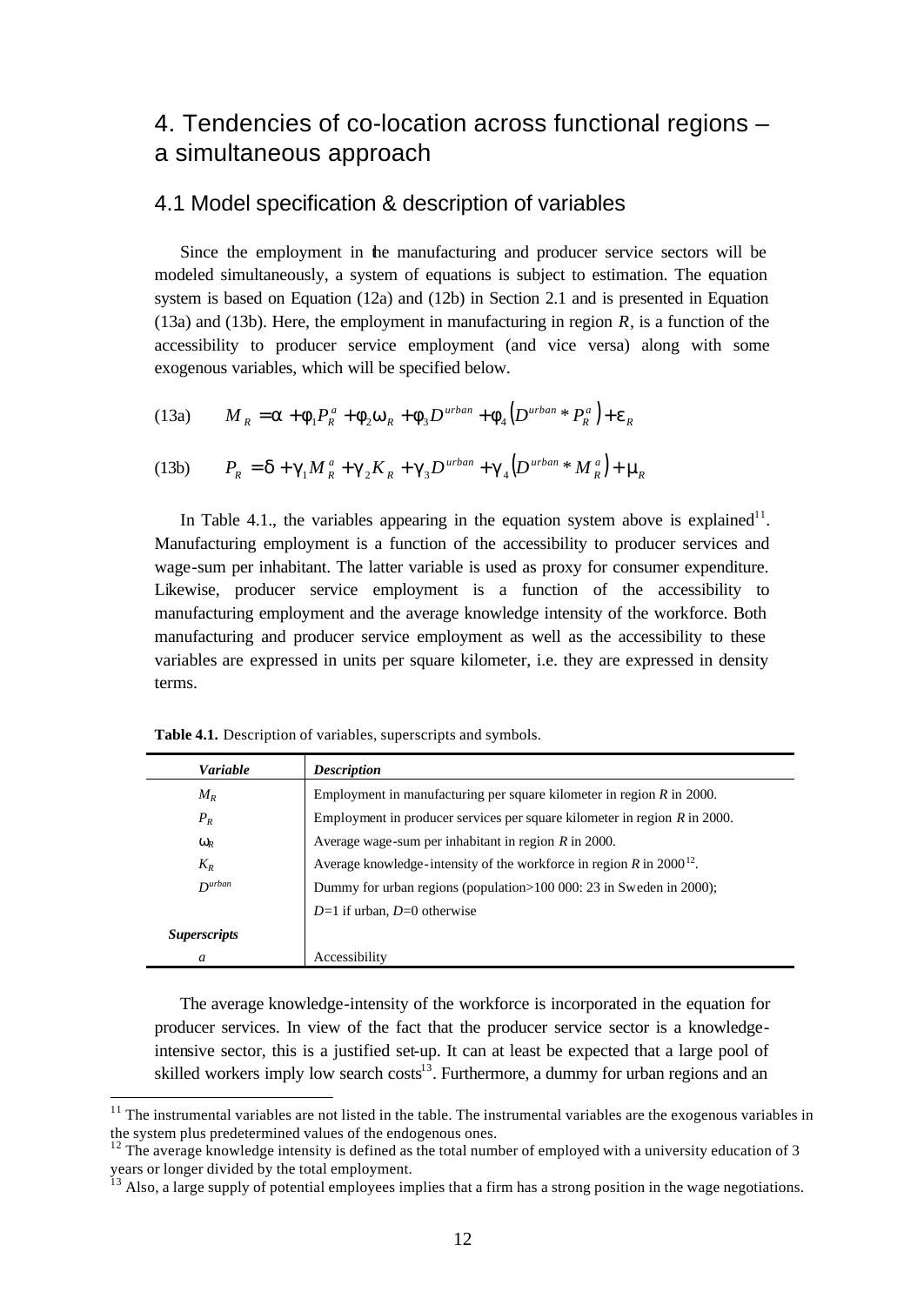interaction variable based on this dummy are incorporated into the model. These are used in order to reveal if regional size-effects are present, i.e. is it so that the relationship between the employment in the sectors are different between urban and non-urban regions?

As mentioned in the introduction, accessibility is used to allow for inter-regional effects. Thus, manufacturing employment in a functional region is not restricted to be a function of the producer service employment in the same region only (and vice versa). The superscript *a* refers to the *total* accessibility of a region. That is, it is a region's accessibility to itself plus the accessibility to everything outside the region. Letting  $W = \{1, \ldots, n\}$  be a set containing all *n* municipalities in the economy and letting *R* denote a functional region constituted by some of the municipalities in *W*, so that  $R \subset W$ , the total accessibility to manufacturing employment of functional region *R* is in this paper defined as in Equation  $(14)^{14}$ .

$$
(14) \tM_R^a = \sum_{i \in R} \sum_{j \in W} M_j \exp\left\{-\mathbf{1}t_{ij}\right\}\boldsymbol{q}_i \qquad \Longrightarrow \boldsymbol{q}_{i \in R} = \frac{M_{i \in R}}{\sum_{i \in R} M_i}
$$

The total accessibility of region *R* is consequently constructed as a weighted average of the total accessibility of all the municipalities belonging to that functional region.*q<sup>i</sup>* refers to municipality *i*'s share of the total manufacturing employment in region *R*.  $t_{ij}$  is the time distance between municipality *i* and  $j^{15}$ . *?* is a distance-decay (or distancefriction) parameter. In the construction of the accessibility variable, a value of *l* has to be used. Here, *?* was set to 0.017. This is the value found by Hugosson & Johansson (2001), when studying inter-regional business trips in across regions in Sweden. The accessibility to producer services was constructed in an analogous manner.

At this point, some clarification is needed before moving on to the actual estimation of the equation system. The system of equations might not appear as being simultaneous, meaning that the L.H.S variable in one equation does not explicitly emerge on the R.H.S in the other equation. For instance, in Equation (13a) the accessibility to producer service employment is treated as endogenous while the dependent variable in Equation (13b) is the regional producer service employment. As in Deitz (1998, p.205), this type of modeling can be motivated by the fact that the accessibility to, say, manufacturing employment in region *i* from region *j* is likely to be determined by the same factors as producer services in region *j*. Thus, the accessibility variables will be treated as endogenous even if they technically do not give the impression of being so.

<sup>&</sup>lt;sup>14</sup> Observe that in Equation (14),  $j$  can be equal to  $i$ , so that the intra-municipal accessibility is incorporated into the total accessibility.

 $15$  Specifically, the time distance refers to the travel time by car between two municipalities 1998. The Swedish National Road Administration (SNRA) provided this data.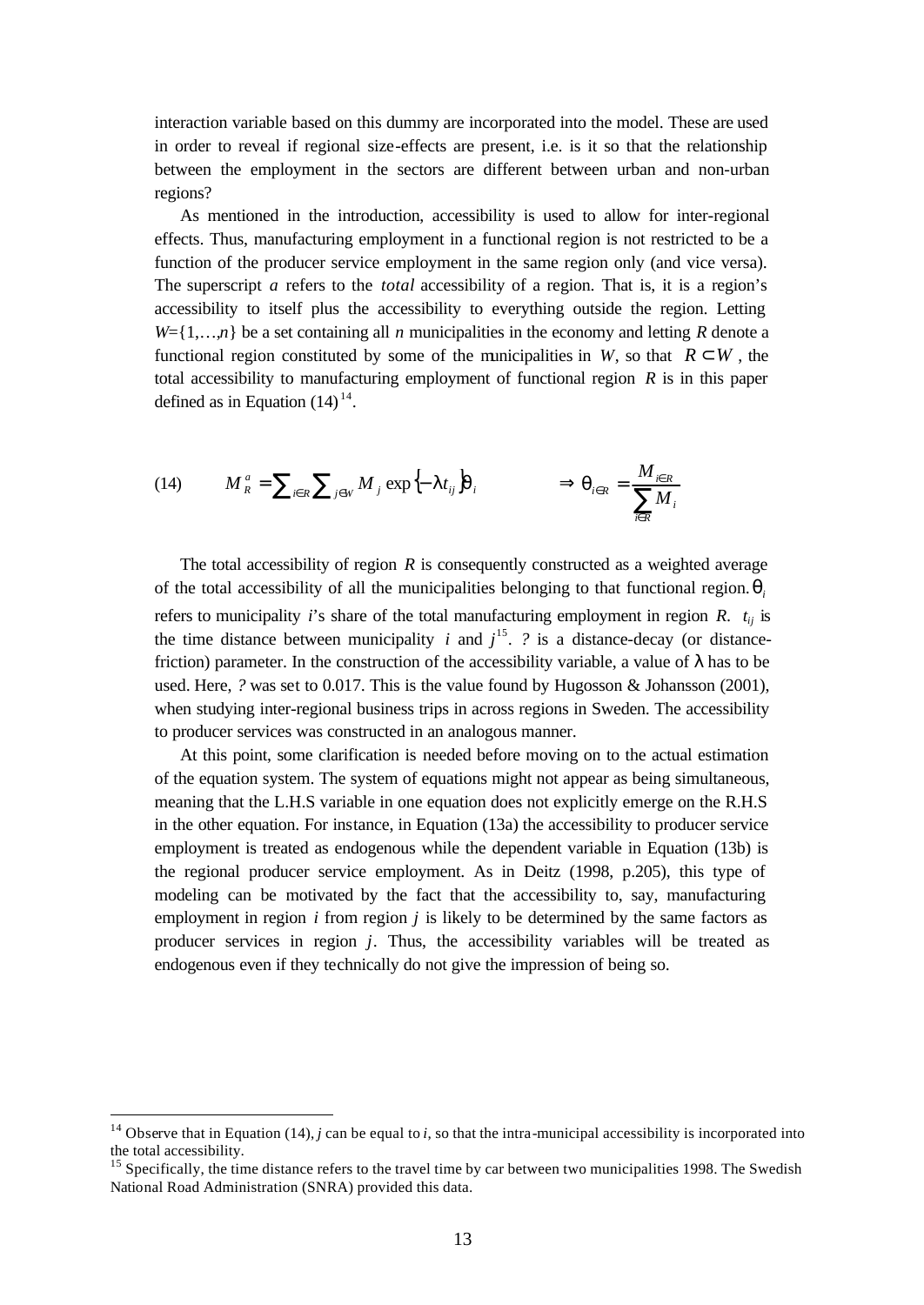#### 4.2 Results from the estimations

In order to complete the estimations two estimators were considered: (i) the 2SLS estimator and (ii) the 3SLS estimator. To determine which to choose, the Hausman (1978) specification test was performed<sup>16</sup>. In the context of comparing the  $2SLS$  estimator with the 3SLS estimator, the strategy is to see if 3SLS improves over 2SLS, (see e.g. Doan, 1996 or Greene, 1994). The 3SLS estimator is more efficient only in the presence of correlation between the disturbances in the structural equations. Otherwise, 3SLS reduces to 2SLS. Thus, the estimates of the 2SLS should be identical to the 3SLS if a hypothesis that no correlation between the disturbances in the structural equations is true. This is  $H_0$ in the test and a rejection of it, hence, implies that we should use 3SLS. It will be evident from the subsequent tables that  $H_0$  could be rejected in all cases.

| Variable                        | Parameter                                 | Estimates<br>(manufacturing) | Estimates<br>(producer services) |  |
|---------------------------------|-------------------------------------------|------------------------------|----------------------------------|--|
| Intercept                       | a, d                                      | $-3.67$ $(-2.9)$ *           | $-4.86(-4.32)$ *                 |  |
| Acc. producer services          | $\boldsymbol{f}_{\!\scriptscriptstyle 1}$ | $0.06(5.66)*$                |                                  |  |
| Acc. manufacturing              | $g_1$                                     |                              | 0.01(0.66)                       |  |
| Wage-sum                        | $\mathbf{f}_{2}$                          | $0.00005(3.45)*$             |                                  |  |
| Knowledge intensity             | $g_2$                                     |                              | 52.98 (5.20)*                    |  |
| Dummy urban regions             | $\boldsymbol{f}_3, \boldsymbol{g}_3$      | 0.85(1.14)                   | $-2.14(-1.55)$                   |  |
| Interaction variable $(D^*P^a)$ | $\boldsymbol{f}_{\scriptscriptstyle{4}}$  | $0.12(3.01)*$                |                                  |  |
| Interaction variable $(D^*M^a)$ | $g_4$                                     |                              | $0.15(2.8)$ *                    |  |
| Adj. $R^2$                      |                                           | 0.64                         | 0.43                             |  |
| No. of observations             |                                           | 81                           | 81                               |  |
| Hausman Specification test      |                                           |                              | 51.00 (12.59)                    |  |

**Table 4.2.** 3SLS estimations of Equations 13a and 13b, total employment in manufacturing and producer services in 2000*.*

\*)denotes significance at the 0.05 level.

\*\*)denotes significance at the 0.1 level.

l

\*\*\*) t-values are presented within brackets. For the Hausman specification test, the figure within brackets is the critical value at the 0.05 level.

Table 4.2 presents the results from a 3SLS estimation of the equation system in Equation (13a) and (13b) over the total employment in manufacturing and the total employment in producer services. It is evident that all the estimates have the expected signs. Wage-sum has a positive impact on manufacturing employment and the average knowledge intensity of the workforce has a positive impact on the producer service employment. Since the interaction variables are significant and positive in both equations, regional size-effects are present in both equations. More precisely, this implies that the manufacturing sector respond more to the accessibility to producer services in urban regions compared to non-urban regions. Likewise, the relationship between the

<sup>16</sup> The test was performed in the *RATS* package and follows the standard procedure suggested in the accompanying manual by Doan (1996).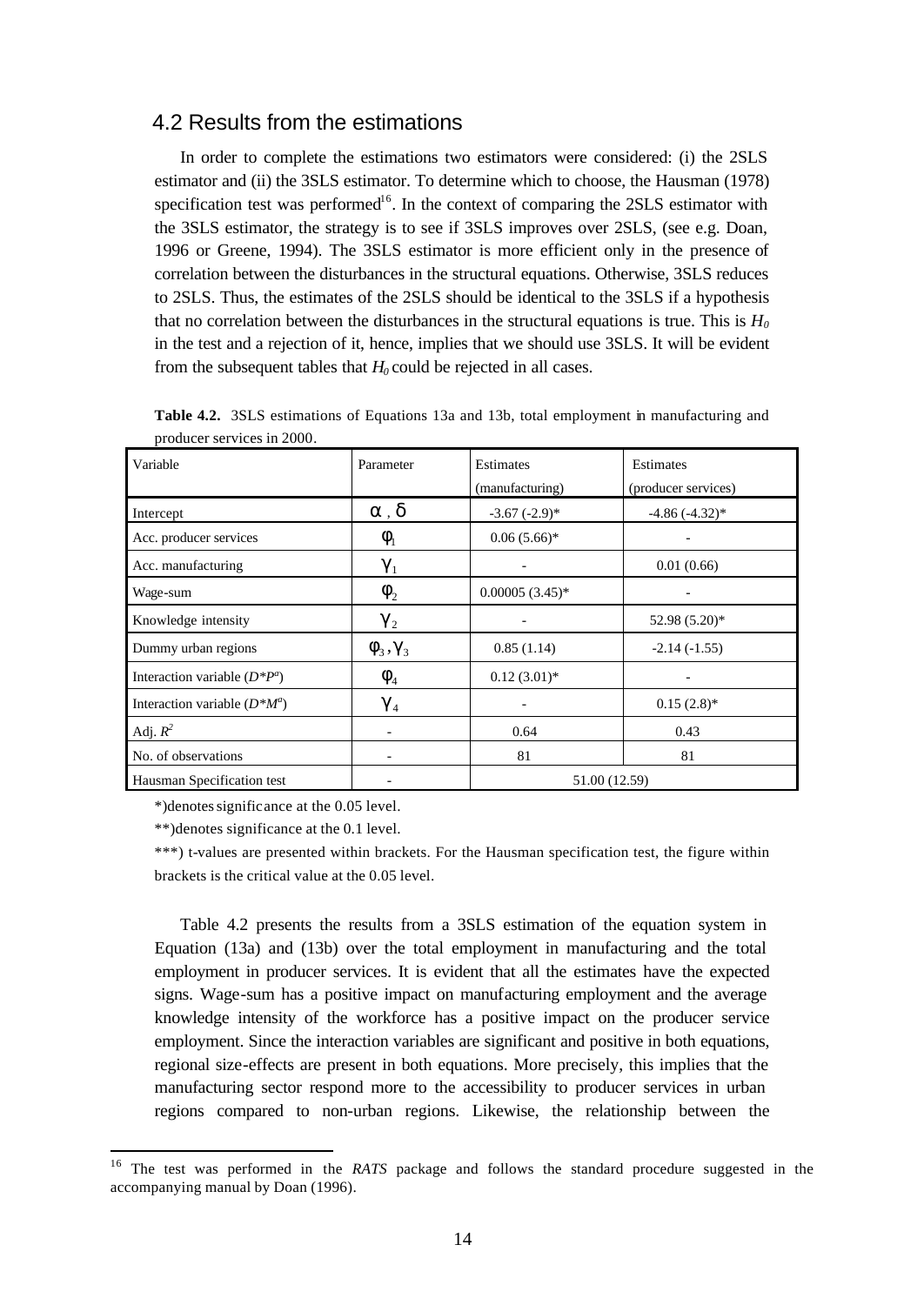employment in the producer service sector and the accessibility to manufacturing is stronger in urban than in non-urban regions. Such type of disproportionality indicates that both sectors flourish in the presence of urbanization economies. Another interesting result is that non-urban regions' accessibility to producer services has an effect on the manufacturing employment in those regions, while the opposite effect cannot be confirmed. The accessibility to manufacturing does not add nor subtracts anything to the employment in producer services in non-urban regions. The lower goodness of fit (adj.  $R<sup>2</sup>$ ) for the producer services compared to manufacturing, indicates that this might be due to that the employment in producer services in these regions are there because of factors not accounted for in the model.

In order to investigate if there are structural differences at a more disaggregated level, a distinction is made between knowledge intensive and non-knowledge intensive producer service industries within the sector<sup>17</sup>. Also, knowledge intensive (advanced) manufacturing industries are distinguished from non-knowledge intensive (traditional) manufacturing industries within the manufacturing sector. Here, it is hypothesized that advanced manufacturing, such as *Manufacture of industrial process and control equipment* and *Manufacture of computers and other information processing equipment*, is essentially more dependent upon knowledge intensive producer service industries such as *Technical testing and analysis* and *R&D on engineering and technology* than on nonknowledge intensive producer service industries and vice versa. Thus, it is assumed that the input coefficients between knowledge intensive producer service and manufacturing sectors on the one hand, and between non-knowledge intensive producer service and manufacturing industries on the other are significantly larger relative to each other.



**Figure 4.1.** Division of producer services and manufacturing.

l

How the division described above was performed is illustrated in Figure 4.1. The classification of knowledge intensive industries vs. non-knowledge intensive industries was constructed relative to the own sector<sup>18</sup>. Therefore, the cut-values are different between the two sectors, as can be seen in the figure. Since the producer service sector is in general more knowledge intensive than the manufacturing sector, knowledge intensive

 $17$  The right column in the table in Appendix B indicates which industries within the producer service sector that are knowledge intensive.

<sup>&</sup>lt;sup>18</sup> The knowledge intensity is defined as the total number of employed with a university education of 3 years or longer divided by the total employment in the industry.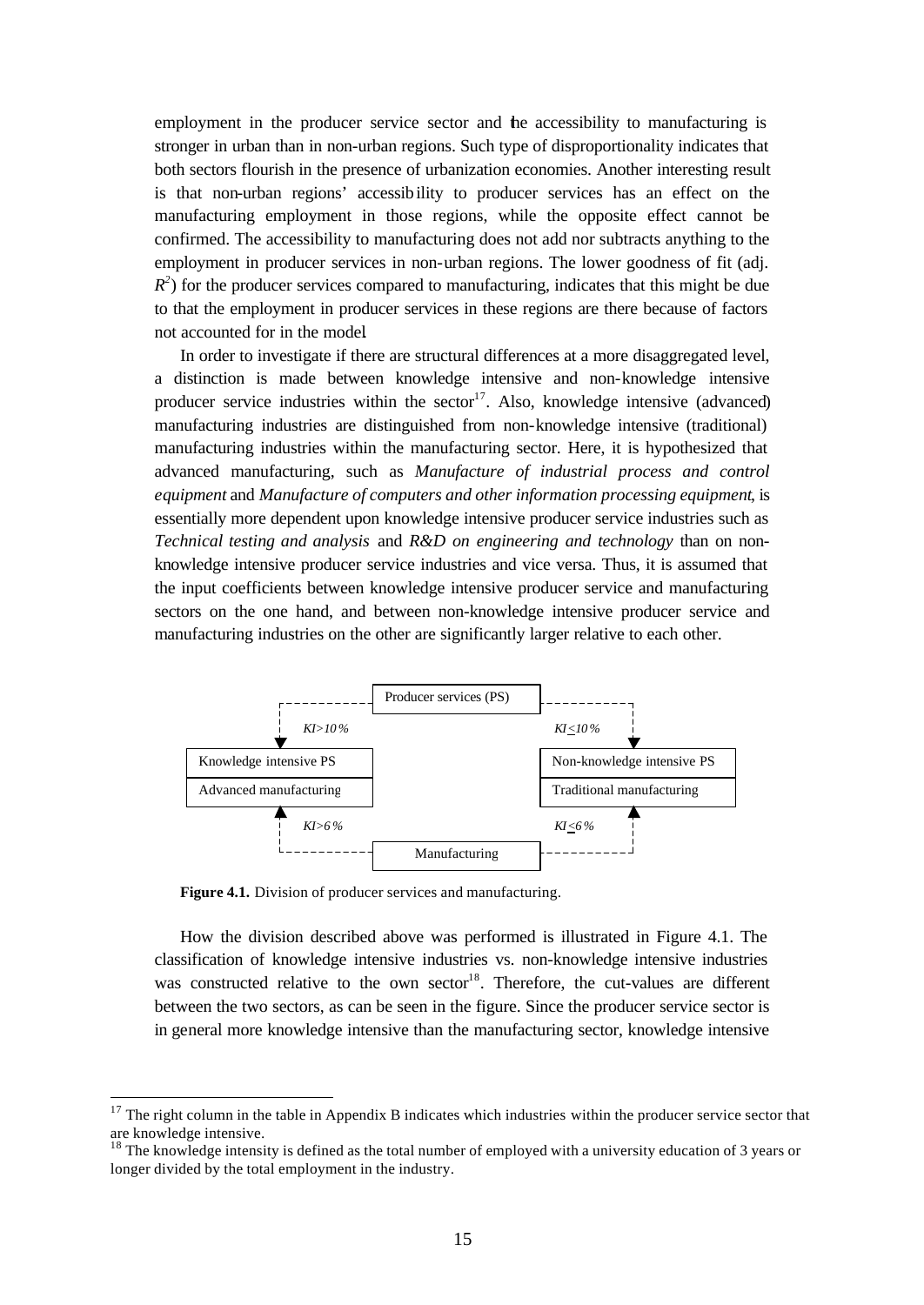producer service industries have on average a higher knowledge intensity than knowledge intensive manufacturing industries, according to this classification.

In Table 4.3, the results from a 3SLS estimation of the system of equations in Equation (13a) and (13b) over the total employment in advanced (knowledge intensive) manufacturing and the total employment in knowledge intensive producer services are presented. In terms of which estimates that are significant, the results mirror those obtained in Table 4.2. The only difference is that the dummy for urban regions is significant in the equation for the producer service sector. However, that the dummy is significantly negative should not be interpreted as that those municipalities have a lower employment in producer services overall. Instead, the dummy is negative due to the steeper relationship for these municipalities, which presses down the intercept. A striking result, though, is that the size of the estimate for the interaction variable in the producer service equation is much larger in this case compared to the estimate based on the aggregate data. This implies that the knowledge intensive industries within the producer service sector in urban regions are more dependent on the accessibility to knowledge intensive manufacturing compared to the overall pattern in the same type of regions. This amounts to say that the hypothesis of a stronger input coefficient between these types of industries within the two sectors seems to be correct, but only for urban regions.

| Variable                        | Parameter                            | Estimates<br>(manufacturing) | Estimates<br>(producer services) |
|---------------------------------|--------------------------------------|------------------------------|----------------------------------|
| Intercept,                      | a, d                                 | $-1.20(-1.50)$               | $-2.26(-2.90)$ *                 |
| Acc. producer services          | $\boldsymbol{f}_{1}$                 | $0.02(2.26)$ *               |                                  |
| Acc. manufacturing              | $g_1$                                |                              | 0.001(0.07)                      |
| Wage-sum                        | $\boldsymbol{f}_{2}$                 | $0.00002(1.85)$ **           |                                  |
| Knowledge intensity             | $g_2$                                |                              | $25.60(3.66)*$                   |
| Dummy urban regions             | $\boldsymbol{f}_3, \boldsymbol{g}_3$ | 0.23(0.51)                   | $-1.76(-2.13)*$                  |
| Interaction variable $(D^*P^a)$ | $\mathbf{f}_4$                       | $0.16(4.11)*$                |                                  |
| Interaction variable $(D^*M^a)$ | $g_{\tiny 4}$                        |                              | $0.30(4.51)$ *                   |
| adj. $R^2$                      |                                      | 0.50                         | 0.42                             |
| No. of observations             |                                      | 81                           | 81                               |
| Hausman Specification test      |                                      | 33.95 (9.49)                 |                                  |

**Table 4.3.** 3SLS estimations of Equations 13a and 13b, *knowledge intensive manufacturing and producer services*.

\*)denotes significance at the 0.05 level.

\*\*)denotes significance at the 0.1 level.

\*\*\*) t-values are presented within brackets. For the Hausman specification test, the figure within brackets is the critical value at the 0.05 level.

Turning to the estimation of the dependency between the non-knowledge intensive industries within the two sectors, the results are presented in Table 4.4. As before, the estimates have the expected signs. It can immediately be seen that the major difference is that the estimate for the accessibility to manufacturing employment in the producer service equation is now significant. In other words, there is a significant relationship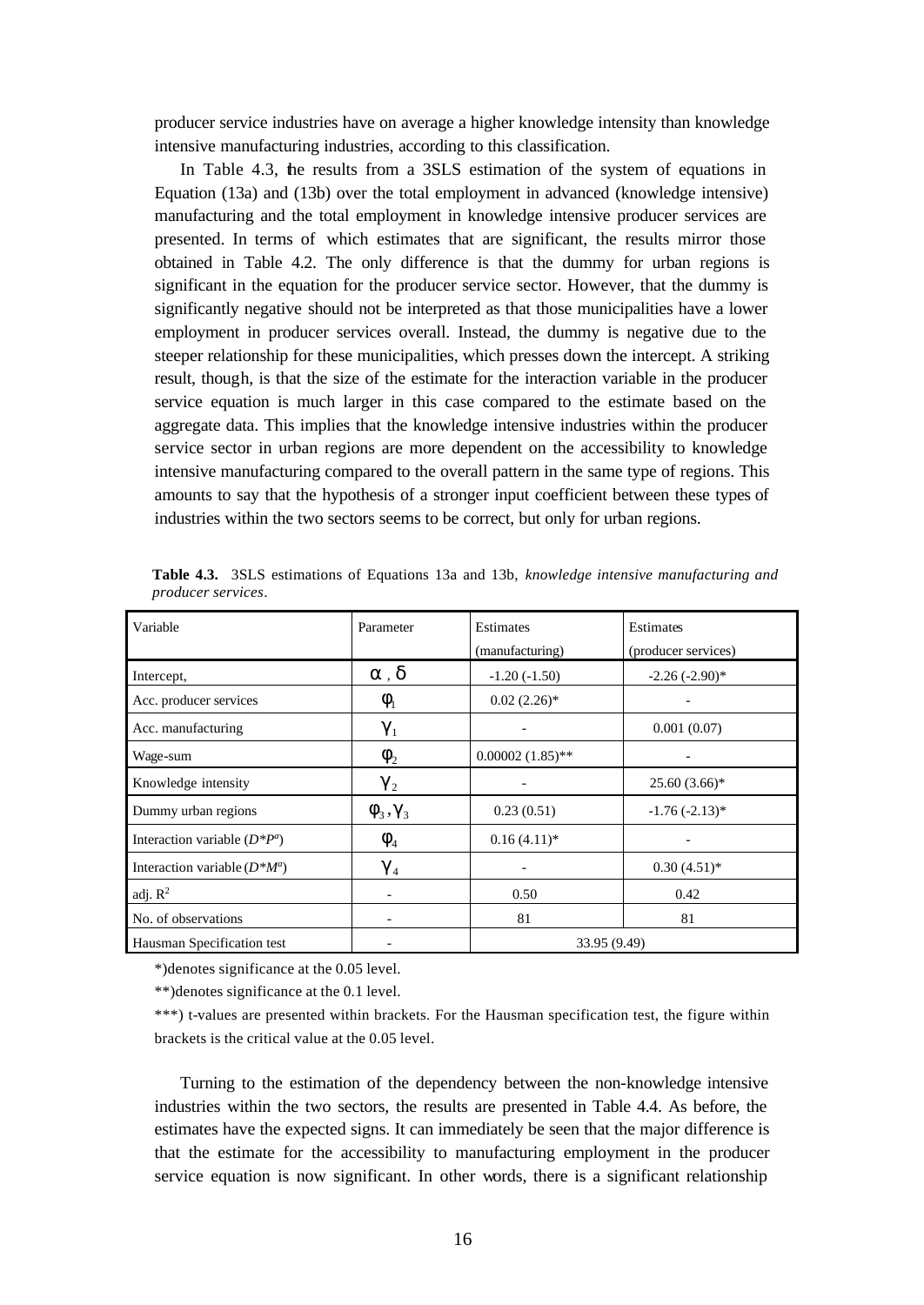between the employment in producer services and accessibility to manufacturing also for non-urban regions. This holds only, though, for the non-knowledge intensive industries within the two sectors. Moreover, the estimate for the interaction variable in the producer service equation is substantially smaller than in Table 4.3. Thus, regional size-effects are present also for non-knowledge intensive industries, but the effects are smaller.

| Variable                        | Parameter                                | Estimates        | Estimates           |
|---------------------------------|------------------------------------------|------------------|---------------------|
|                                 |                                          | (manufacturing)  | (producer services) |
| Intercept,                      | a, d                                     | $-2.27(-3.55)*$  | $-1.60(-4.70)*$     |
| Acc. producer services          | $\boldsymbol{f}_1$                       | $0.15(9.36)^{*}$ |                     |
| Acc. manufacturing              | $g_1$                                    |                  | $0.02(2.92)$ *      |
| Wage-sum                        | $\boldsymbol{f}_{2}$                     | $0.00003(4.03)*$ |                     |
| Knowledge intensity             | $g_2$                                    |                  | $16.60(5.23)*$      |
| Dummy urban regions             | $\boldsymbol{f}_3, \boldsymbol{g}_3$     | 0.13(0.35)       | $-0.29(-0.70)$      |
| Interaction variable $(D^*P^a)$ | $\boldsymbol{f}_{\scriptscriptstyle{A}}$ | $0.17(3.07)$ *   |                     |
| Interaction variable $(D^*M^a)$ | $g_4$                                    |                  | $0.07(2.46)$ *      |
| adj. $R^2$                      |                                          | 0.73             | 0.50                |
| No. of observations             |                                          | 81               | 81                  |
| Hausman Specification test      |                                          | 42.64 (12.59)    |                     |

**Table 4.4.** 3SLS estimations of Equations 13a and 13b, *non knowledge-intensive manufacturing and producer services.*

\*)denotes significance at the 0.05 level.

\*\*)denotes significance at the 0.1 level.

\*\*\*) t-values are presented within brackets. For the Hausman specification test, the figure within brackets is the critical value at the 0.05 level.

Point elasticity calculations are useful in order to be more precise about the relative impact values of the variables. The point elasticity of manufacturing with respect to (w.r.t) accessibility to producer services is calculated according to Equation (15).

(15) 
$$
\mathbf{e}_{M,P^a} = \frac{\partial M}{\partial P^a} * \frac{P^a}{\overline{M}}
$$

In the above equation,  $\mathbf{e}_{M,P}$ <sup>*e*</sup> expresses the point elasticity of manufacturing w.r.t accessibility to producer services.  $\partial M / \partial P^a$  is the parameter estimate of accessibility to producer services.  $\overline{P^a}$  is the mean value for the accessibility producer services and  $\overline{M}$  is the mean value for manufacturing employment. The point elasticity for producer service employment w.r.t accessibility to manufacturing employment is calculated in an equivalent fashion. Due to the presence of the dummy for urban regions together with an interaction variable in the estimated equations, one elasticity value will be calculated for urban regions and one for non-urban regions.

Table 4.5, presents the point elasticities based on the parameter estimates in Table 4.2-4.4. Evidently, the elasticity values differ heavily both between urban and non-urban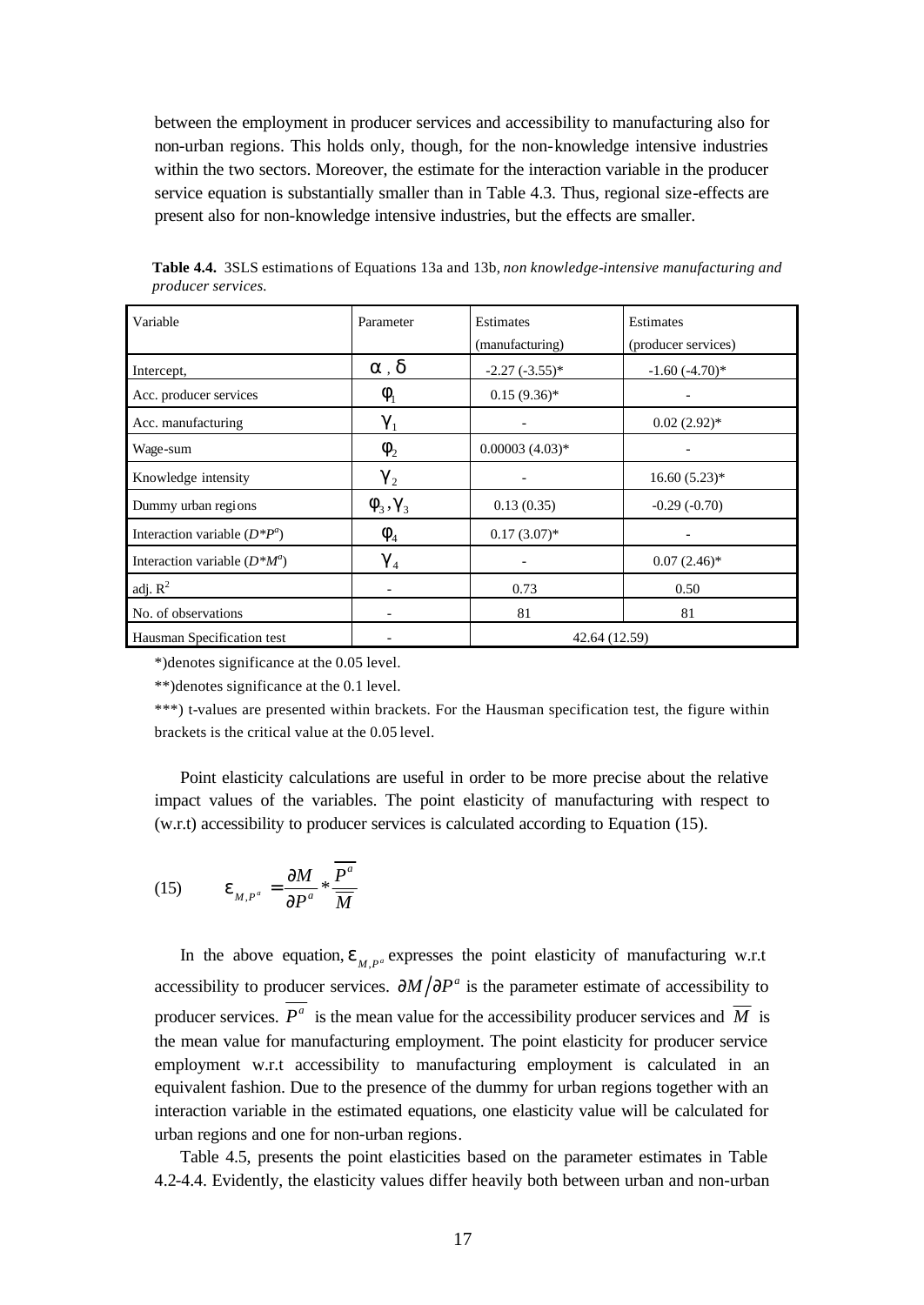regions and between knowledge intensive industries and non-knowledge intensive industries within the two sectors.

|                         | Elasticity of M w.r.t $P^a$ | Elasticity of P w.r.t $M^a$ |
|-------------------------|-----------------------------|-----------------------------|
| Aggregated data         |                             |                             |
| Urban regions           | 0.50                        | 0.63                        |
| Non-urban regions       | 0.54                        | 0.00                        |
| Knowledge intensive     |                             |                             |
| Urban regions           | 0.67                        | 0.92                        |
| Non-urban regions       | 0.39                        | 0.00                        |
| Non-knowledge intensive |                             |                             |
| Urban regions           | 0.61                        | 0.56                        |
| Non-urban regions       | 0.70                        | 0.79                        |

**Table 4.5.** Point elasticities based on estimations of Equation (13a) and (13b)<sup>19</sup>.

\*) Elasticity values are based on the estimates in Table 4.2-4.4 and are calculated according to Equation (15).

\*\*) Urban regions are defined as regions with more than 100 000 inhabitants (non-urban regions as regions with less than 100 000 inhabitants).

The elasticity values reveal that the accessibility to manufacturing employment has a greater impact on the manufacturing employment in urban regions, than the accessibility to producer services on the manufacturing employment in the same type of regions. This holds for the aggregated data and for the knowledge intensive industries within the two sectors. On the other hand, the reverse is true for the non-knowledge intensive industries. Here, the impact of accessibility to manufacturing on producer service employment is less than that of the accessibility to producer services on the manufacturing employment in urban regions. However, the opposite pattern holds for these industries in non-urban regions.

The main findings in this section can be summarized in the following way: (i) Colocation tendencies of manufacturing and producer services can be found in urban regions for the aggregated employment in the sectors and for the knowledge intensive as well as non-knowledge intensive industries in the same type of regions. Thus, the employment in one sector depends on the accessibility to the other sector. (ii) Except for non-knowledge intensive producer services, producer service industries locate in non-urban regions because of reasons other than high accessibility to manufacturing. However, the manufacturing employment can be coupled to the existence of good accessibility to producer services. (iii) In urban regions, except for non-knowledge intensive industries in the sectors, accessibility to manufacturing has a greater impact on producer service employment than the other way around.

 $19$  To clarify, the non-significant parameter-estimates in Table 4.2-4.4 were treated as being equal to zero in the construction of the elasticities.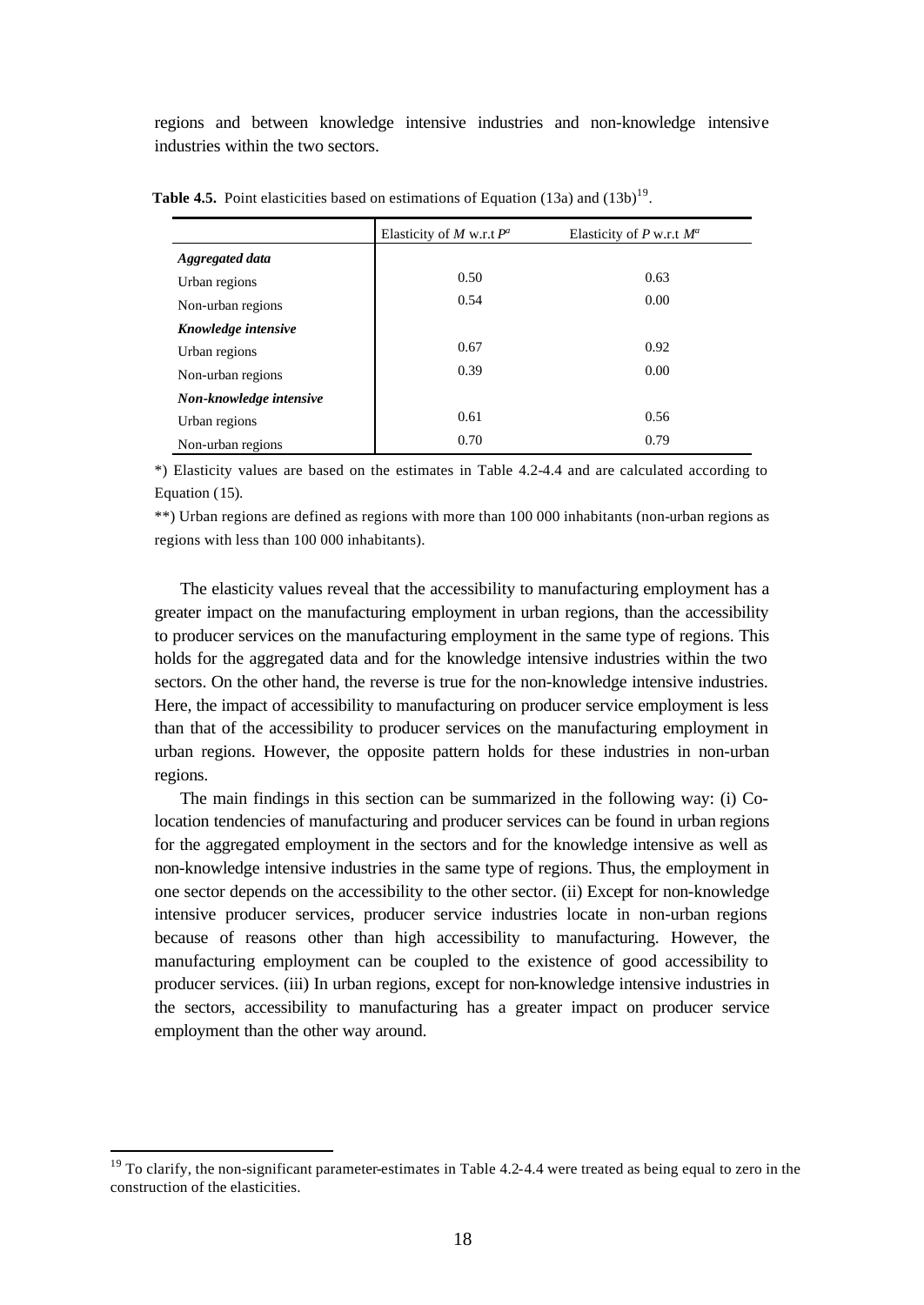### 5. Conclusions

Starting with the observation that co-location between the intermediate sector and the final sector is usually assumed in the recent type of modeling within the field of the socalled economics of agglomeration (or cities) and that the cluster literature emphasize proximity to input suppliers, the endeavor in this paper has been to investigate the tendencies of co-location between manufacturing and producer services. Indeed, producer services constitute an important input sector for manufacturing industries. A simultaneous equations approach, motivated by an assumed input-output relation between the two sectors, was applied in order to test the co-location tendencies between manufacturing and producer services.

Using employment data for Swedish functional regions in 2000, the paper has shown that manufacturing and producer services are indeed co-located in urban regions, i.e. the size of one sector explains the size of the other sector in those regions. In non-urban regions, bi-directional location dependency between the sectors could only be found for non-knowledge intensive traditional industries within the sectors. Additionally, in urban regions (except for non-knowledge intensive industries), manufacturing was shown to have a greater impact on producer service employment than the other way around.

The findings in this paper suggest that self-organized cluster formations of advanced manufacturing and knowledge intensive producer services can only be expected in urban regions. In this respect, the cumulative mechanism behind such a process is probably urbanization economies. On the other hand, clusters of traditional manufacturing and nonknowledge intensive producer services may be found in both urban and non-urban regions. Hence, their locations seem to be less dependent on regional economic milieu factors.

One important policy implication of the results presented in the present paper is that a policy directed towards establishing a cluster of advanced manufacturing and knowledge intensive producer services in a non-urban region should focus on attracting the latter type of industries. The reason is that the results in this paper imply that advanced manufacturing respond to accessibility to knowledge intensive producer service industries while the opposite effect is not present in such regions.

Since the investigation was made in a static manner, an obvious suggestion for future research is to perform a dynamic study. This could, for instance, be made by employing a model of the type presented in Mills & Carlino (1989). With such a set-up, not only equilibrium employment levels in the two sectors can be obtained, but also long run effects of changes in the exogenous variables.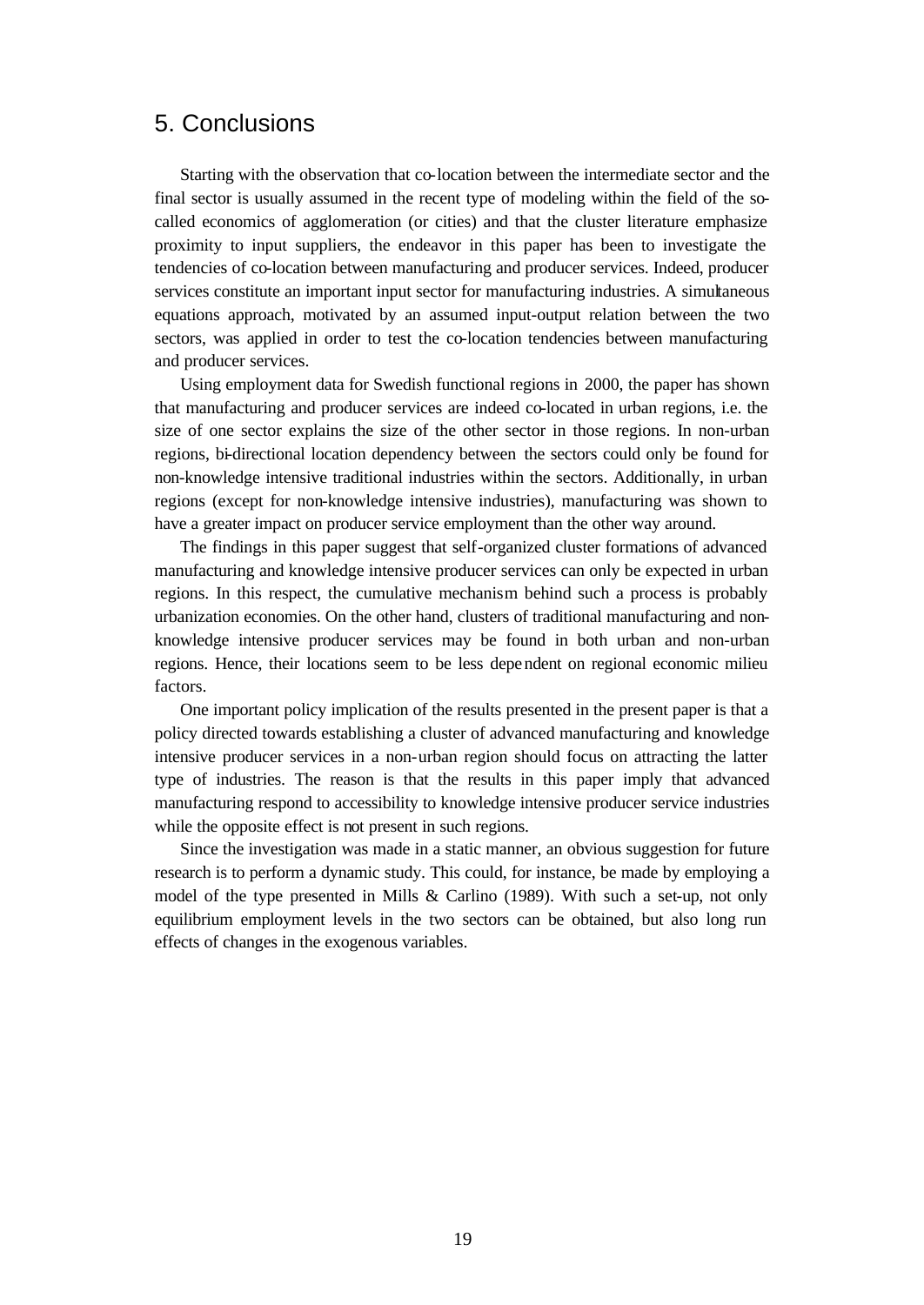## References

- Andersson, Å. *et al*. (eds) (1989), *Advances in Spatial Theory and Dynamics*, Elsevier Science Publishers, London
- Coffey, W. & Bailly, A. (1991), "Producer services and flexible production: an exploratory analysis", *Growth and Change*, 22, 95-117
- Deitz, R. (1998), "A joint model of residential and employment location in urban areas", *Journal of Urban Economics*, 44, 197-215
- Dixit, A.K. & Stiglitz, J.E. (1977), "Monopolistic competition and optimum product diversity", *American Economic Review*, 67, 297-308
- Doan, T. (1996), *RATS user's manual version 4* (5<sup>th</sup> printing), Estima, Evanston
- Either, W. (1982), "National and international returns to scale in the modern theory of international trade", *American Economic Review*, 72, 389-405
- Fujita, M. & Thisse, J-F. (2002), *Economics of agglomeration cities, industrial location and regional growth*, Cambridge University Press, Cambridge
- Glasmeier, A. & Howland, M. (1994), "Service-led rural development: definitions theories and empirical evidence", *International Regional Science Review*, 16, 197-229
- Goe, W. (1990), "Producer services, trade and the social division of labour", *Regional Studies*, 24, 327-342
- Hansen, N. (1990), "Do producer services induce regional development?", *Journal of Regional Science*, 30, 465-476
- Hansen, N. (1993), "Producer services, productivity and urban income", *Review of Regional Studies*, 3, 255-264
- Hausman, J-A. (1978), "Specification tests in econometrics", *Econometrica*, 46, 1251- 1271
- Hugosson, P. (2001), *Interregional business travel and the economics of business interaction*, JIBS Dissertation Series No. 009, Jönköping
- Hugosson, P. & Johanson, B. (2001), "Business trips between functional regions", in Hugosson, P. (2001), *Interregional business travel and the economics of business interaction*, JIBS Dissertation Series No. 009, Jönköping
- Johansson, B. (2001), *Spatial clusters of ICT-industries*, paper presented at the Uddevalla Symposium 2001
- Klaesson, J. (2001), "Monopolistic competition, increasing returns, agglomeration and transport costs", *Annals of Regional Science*, 35, 375-394
- Marshall, A. (1920), *The principles of economics* 8<sup>th</sup> ed., MacMillian, London
- Marshall, J-N. (1982), "Linkages between manufacturing industry and business services", *Environment and Planning A*, 14, 1523-1540
- Marshall, J-N., Damesick, P. & Wood, P. (1987), "Understanding the location and role of producer services in the United Kingdom", *Environment and Planning A*, 19, 575-595
- Matsuyama, K. (1995), "Complementarities and cumulative processes in models of monopolistic competition", *Journal of Economic Literature*, 33, 701-729
- Mills, E. & Carlino, G. (1989), "Dynamics of county growth", in Andersson, Å *et al*. (eds) (1989), *Advances in Spatial Theory and Dynamics*, Elsevier Science Publishers, London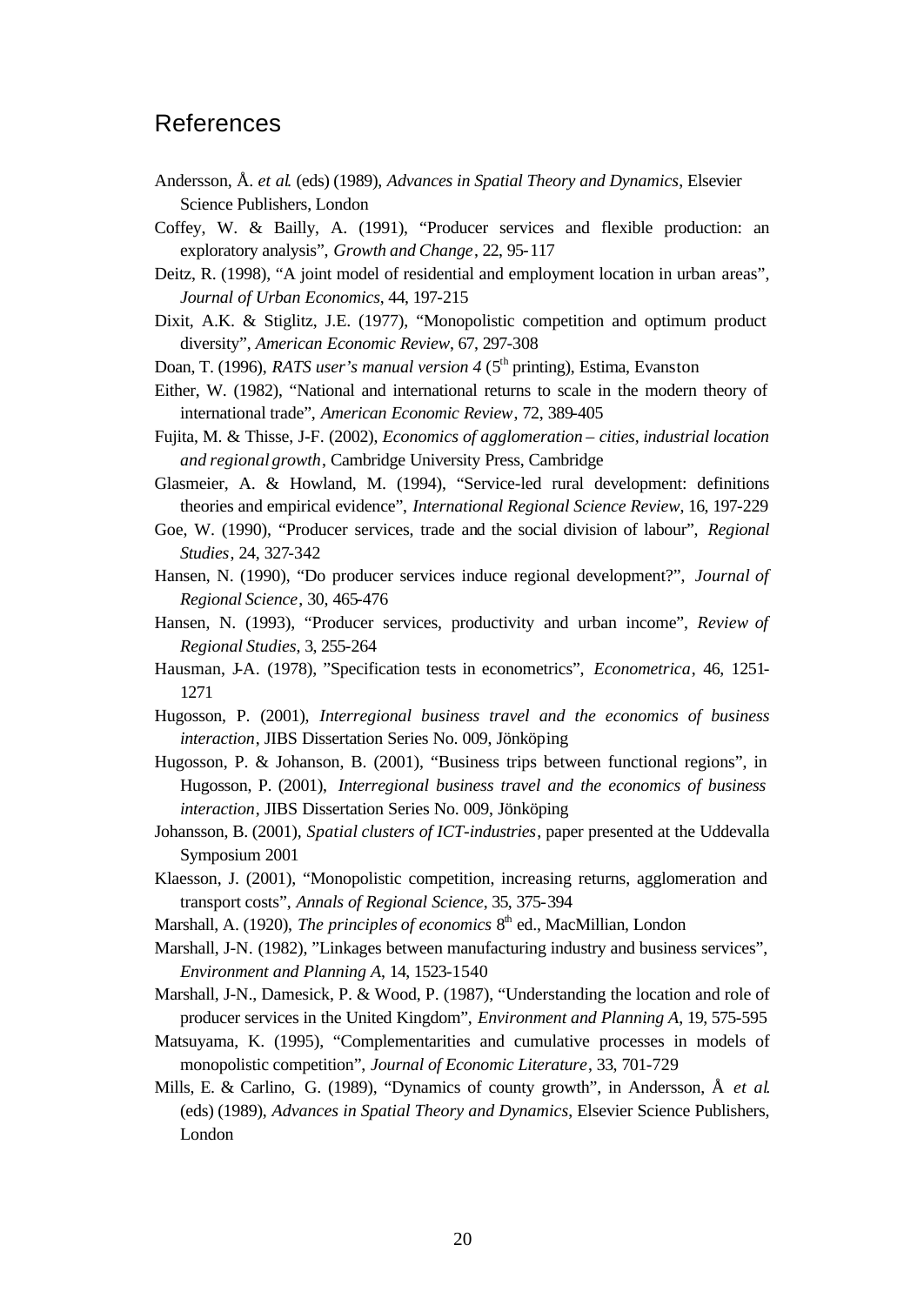- O'Farrell, P-N. & Hitchens, D. (1990a), "Producer services and regional development: a review of some major conceptual policy and research issues", *Environment and Planning A*, 22, 1141-1154
- O'Farrell, P-N. & Hitchens, D. (1990b), "Producer services and regional development: key conceptual issues of taxonomy and quality measurement", *Regional Studies*, 24, 163-171
- Reich, R. (1991), "The real economy", *The Atlantic Monthly* , 267, 35-52
- Rivera-Batiz, L. (1988), "Increasing returns, monopolistic competition and agglomeration economies in consumption and production", *Regional Science and Urban Economics*, 18, 125-153
- Stigler, G.J. (1951), "The division of labor is limited by the extent of the market", *Journal of Political Economy*, 3, 185-193
- Venables, A-J (1996), "Equilibrium locations of vertically linked industries", *International Economic Review*, 37, 341-359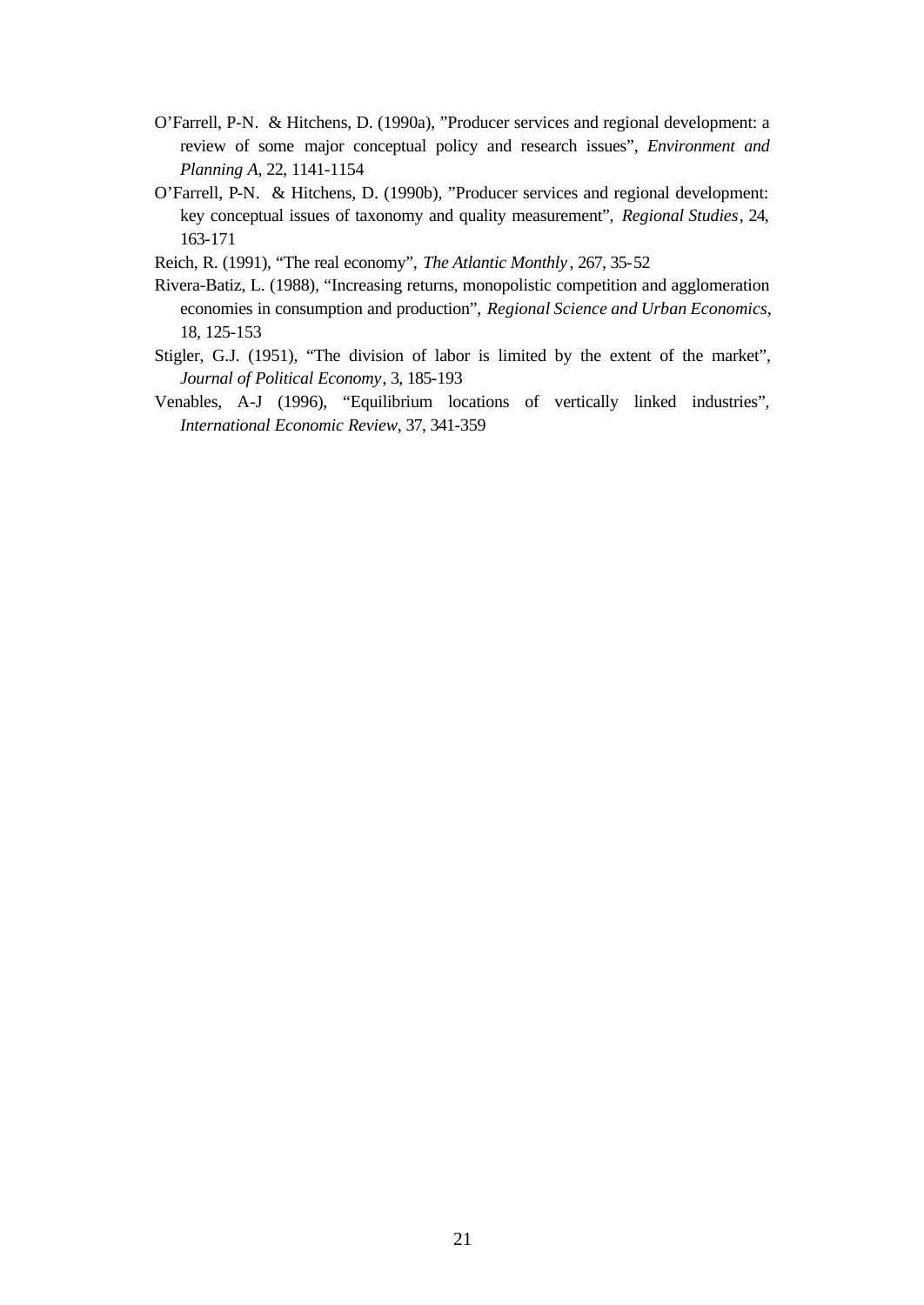The production function for the manufacturing firm is given by:

*s*

$$
(1) \hspace{1cm} X = L^{1-g} Z^g
$$

*Z* is a sub-production function over the producer service sector's composite output of and is of the CES-type:

(2) 
$$
Z = \left(\sum_{i=1}^{n_1} x_{i11}^{1-\frac{1}{s}} + \sum_{i=1}^{n_2} x_{i21}^{1-\frac{1}{s}}\right)^{\frac{1}{s-1}}
$$

The *Lagrangean* associated with the problem of minimizing  $\sum_{i=1}^{n_1} p_{i1}x_{i11} + \sum_{i=1}^{n_2} p_{i2}x_{i2}$  $i=1$  $1^{\lambda}$ il  $1^{\top}$   $\sum$   $P_i$ 2 $\lambda$ <sub>i</sub><sub>21</sub> *n i n i*  $p_{i1}x_{i1} + \sum p_{i2}tx_{i}$ subject to the constraint that the production level is constant at *Z* is:

(3) 
$$
\ell = \sum_{i=1}^{n_1} p_{i1} x_{i11} + \sum_{i=1}^{n_2} p_{i2} t x_{i21} + I \left( Z - \left( \sum_{i=1}^{n_1} x_{i1}^{1-\frac{1}{s}} + \sum_{i=1}^{n_2} x_{i21}^{1-\frac{1}{s}} \right)^{\frac{s}{s-1}} \right)
$$

The 1<sup>st</sup> order conditions are:

(4) 
$$
\frac{\partial \ell}{\partial x_{i1}} = p_{i1} - 1 \sum_{\mathbf{S}} \left( \sum_{i=1}^{n_1} x_{i11}^{1-\frac{1}{\mathbf{S}}} + \sum_{i=1}^{n_2} x_{i21}^{1-\frac{1}{\mathbf{S}}} \right)^{\frac{\mathbf{S}}{\mathbf{S}-1}-1} \left( 1 - \frac{1}{\mathbf{S}} \right) x_{i1}^{-\frac{1}{\mathbf{S}}} = 0, \forall i, j, \dots, n_1
$$

(5) 
$$
\frac{\partial \ell}{\partial x_{i21}} = p_{i2}t - 1 \sum_{s=1}^{S} \left( \sum_{i=1}^{n_1} x_{i1}^{1-\frac{1}{s}} + \sum_{i=1}^{n_2} x_{i2}^{1-\frac{1}{s}} \right)^{\frac{s}{s-1} - 1} \left( 1 - \frac{1}{s} \right) x_{i21}^{-\frac{1}{s}} = 0 \quad \forall \quad i, j, \dots n_2
$$

(6) 
$$
\frac{\partial \ell}{\partial I} = Z - \left( \sum_{i=1}^{n_1} x_{i11}^{1-\frac{1}{s}} + \sum_{i=1}^{n_2} x_{i21}^{1-\frac{1}{s}} \right)^{\frac{s}{s-1}} = 0
$$

Dividing (4) with  $\partial \ell / \partial x_{i11}$  and (5) respectively, leads (after some manipulation) to

(7) 
$$
x_{j11} = \left(\frac{p_{i1}}{p_{j1}}\right)^s x_{i11}
$$

(8) 
$$
x_{i21} = \left(\frac{p_{i1}}{p_{i2}t}\right)^s x_{i11}
$$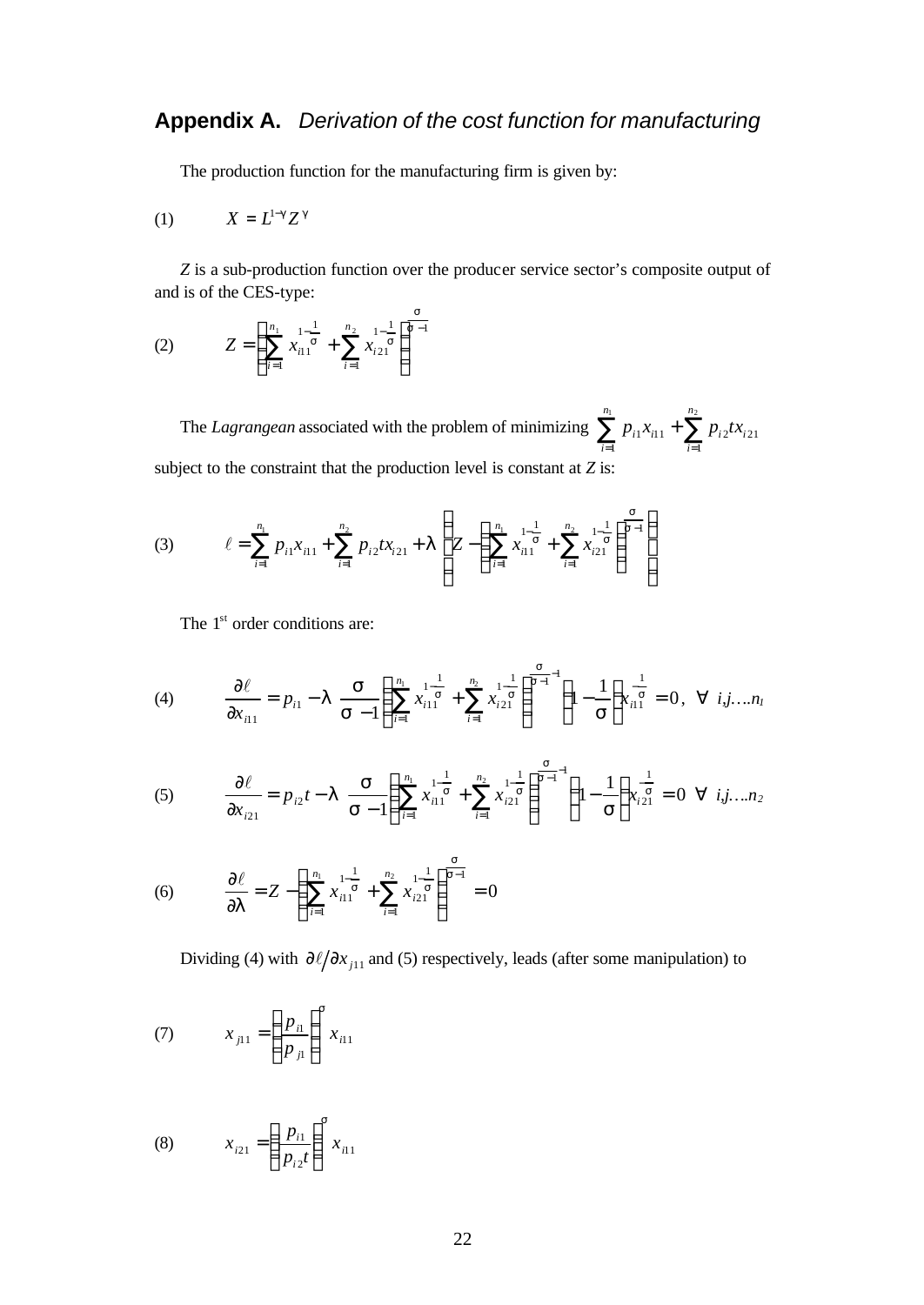From (6) we see that:

(9) 
$$
Z = \left(\sum_{i=1}^{n_1} x_{i11}^{\frac{1}{s}} + \sum_{i=1}^{n_2} x_{i21}^{\frac{1}{s}}\right)^{\frac{s}{s-1}}
$$

Making a substitution of (7) and (8) into (9) leaves us with:

(10) 
$$
Z = \left(x_{i1}^{\frac{1}{s}} \sum_{j} \left(\frac{p_{i1}}{p_{j1}}\right)^{s\left(1-\frac{1}{s}\right)} + x_{i11}^{\frac{1}{s}} \sum_{j} \left(\frac{p_{i1}}{p_{j2}t}\right)^{s\left(1-\frac{1}{s}\right)}\right)^{\frac{s}{s-1}}
$$

Collecting the terms in (10) that relate to input  $x_{i11}$  and simplifying leads to:

(11) 
$$
Z = x_{i1} p_{i1}^s \left( \sum_j p_{j1}^{1-s} \right)^{\frac{s}{s-1}} + x_{i11} p_{i1}^s \left( \sum_j (p_{j2} t)^{1-s} \right)^{\frac{s}{s-1}}
$$

This can be written as:

(12) 
$$
Z = x_{i11} p_{i1}^s P^{-s}
$$

, where  $P = \left(\sum_{i=1}^{n_1} p_i^{1-s} + \sum_{i=1}^{n_2} (p_i t)^{1-s}\right)^{1-s}$ = − =  $-\frac{s}{1} + \sum (p_{j2}t)^{1-s}$  $\overline{\phantom{a}}$  $\lambda$  $\overline{\phantom{a}}$ l  $=\left(\sum_{i=1}^{n_1}p_{i1}^{1-s}+\sum_{i=1}^{n_2}(p_{i2}t)^{1-s}\right)^{\frac{1}{2}}$ 1 1 1 2 1 1 1  $\sum_{i=1}^{n} p_{i1}^{1-s} + \sum_{i=1}^{n_2} (p_{i2}t)$ *n i j n i*  $P = \sum_{i=1}^{n} p_{i1}^{1-s} + \sum_{i=1}^{n} (p_{i2}t)^{1-s}$  . Due to the symmetric fashion in which the

producer service varieties enter the sub-production function of the manufacturing firm, this expression of *P* can be simplified to read:

(13) 
$$
P = (n_1 p_1^{1-s} + n_2 (p_2 t)^{1-s})_{1-s}^{1}
$$

, which the same as Equation (2). To see that *P* is the cost function, we solve for input demand:

(14) 
$$
x_{i11} = Zp_{i1}^{-s}P^s
$$

Letting the cost function be evaluated at a production of *Z*=1 leads to:

$$
(15) \ \ c = \sum_{i} p_{i1}^{1-s} P^s + \sum_{i} (p_{i2}t)^{1-s} P^s = P^s \left( n_1 p_1^{1-s} + n_2 (p_2 t)^{1-s} \right)_{1-s}^{1-s} = P^s P^{1-s} = P
$$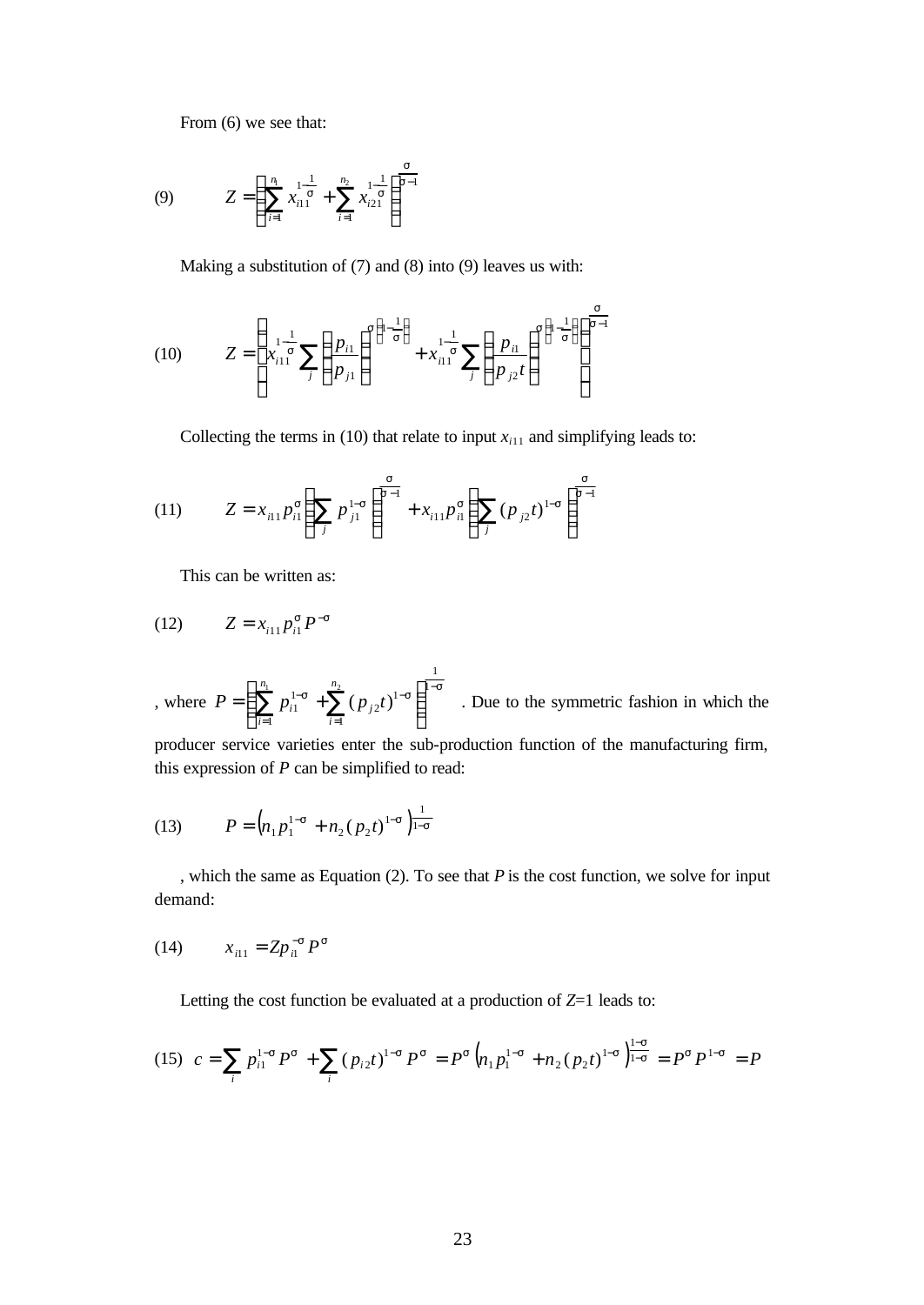## **Appendix B.** *Industries within the producer service sector*

|                     |                                                                                                                                       | Knowledge-            |
|---------------------|---------------------------------------------------------------------------------------------------------------------------------------|-----------------------|
| SIC code            | <b>Description</b>                                                                                                                    | intensive             |
| (5-digit level)     |                                                                                                                                       |                       |
| 74 849              | Various other business activities                                                                                                     | $(1 = yes, 0 = no)$   |
| 74 844              | Exhibition, trade fair, congress and day conference activities                                                                        | 1                     |
| 74 843              | Debt collecting and credit rating activities                                                                                          |                       |
| 74 842              | Other design activities                                                                                                               |                       |
| 74 841              | Graphical design                                                                                                                      | 1                     |
| 74 830              | Secretarial and translation activities                                                                                                | 1                     |
| 74 820              | Packaging activities                                                                                                                  | $\overline{0}$        |
| 74 814              | Photographic laboratory activities                                                                                                    | $\overline{0}$        |
| 74 813              | Press and other photography                                                                                                           | 1                     |
| 74 812              | Advertising photography                                                                                                               | $\mathbf{0}$          |
| 74 811<br>74 409    | Portrait photography<br>Other adv ertising activities                                                                                 | $\mathbf{0}$<br>1     |
| 74 403              | Delivery of advertising material                                                                                                      | $\mathbf{0}$          |
| 74 402              | Advertisment placement activities                                                                                                     | 1                     |
| 74 401              | Advertising agency activities                                                                                                         |                       |
| 74 300              | Technical testing and analysis                                                                                                        | 1                     |
| 74 202              | Construction and other engineering activities                                                                                         | 1                     |
| 74 201              | Architectural activities                                                                                                              | 1                     |
| 74 150              | Management activities of holding companies                                                                                            | 1                     |
| 74 140              | Business and management consultancy activities                                                                                        | 1                     |
| 74 130              | Market research and public opinion polling                                                                                            | 1                     |
| 74 120              | Accounting, book-keeping and auditing activities; tax consultancy                                                                     | 1                     |
| 74 112              | Advisory activities concerning patents and copyrights<br>Interdisciplinary research and development, predominantly on social sciences | 1                     |
| 73 203              | and humanities                                                                                                                        | 1                     |
| 73 202              | Research and development on humanities                                                                                                | 1                     |
| 73 201              | Research and development on social sciences                                                                                           | 1                     |
| 73 105              | Interdisciplinary research and development, predominantly on natural<br>sciences and engineering                                      | 1                     |
| 73 104              | Research and development on agricultural sciences                                                                                     | 1                     |
| 73 103              | Research and development on medical sciences                                                                                          | 1                     |
| 73 102              | Research and development on engineering and technology                                                                                | 1                     |
| 73 101              | Research and development on natural sciences                                                                                          | 1                     |
| 72 600<br>72 500    | Other computer related activities<br>Maintenance and repair of office, accounting and computing machinery                             | 1<br>$\mathbf{0}$     |
| 72 400              | Data base activities                                                                                                                  | 1                     |
| 72 300              | Data processing                                                                                                                       | 1                     |
| 72 202              | Software supply                                                                                                                       | 1                     |
| 72 201              | Software consultancy                                                                                                                  |                       |
| 72 100              | Hardware consultancy                                                                                                                  | 1                     |
| 71 340              | Renting of other machinery and equipment n.e.c.                                                                                       | <sub>U</sub>          |
| 71 330              | Renting of office machinery and equipment including computers                                                                         | 1                     |
| 71 320              | Renting of construction and civil engineering machinery and equipment                                                                 | 0                     |
| 71 310              | Renting of agricultural machinery and equipment                                                                                       | $\overline{0}$        |
| 71 230              | Renting of air transport equipment<br>Renting of other land transport equipment                                                       | $\boldsymbol{0}$<br>0 |
| 71 210<br>63 210    | Other supporting land transport activities                                                                                            | $\overline{0}$        |
| 63 120              | Storage and warehousing                                                                                                               | $\boldsymbol{0}$      |
| 63 110              | Cargo handling                                                                                                                        | 0                     |
| 60 300              | Transport via pipelines                                                                                                               | $\overline{0}$        |
| 60 240              | Freight transport by road                                                                                                             | $\overline{0}$        |
| 51 700              | Other wholesale                                                                                                                       | 0                     |
| 51 660              | Wholesale of agricultural machinery and accessories and implements,<br>including tractors                                             | $\boldsymbol{0}$      |
| 51 659              | Wholesale of machinery for industry, trade and navigation n.e.c.                                                                      | 0                     |
| 51 653              | Wholesale of telecommunication equipment and electronic components                                                                    | 1                     |
| $\overline{51}$ 652 | Wholesale of computerized materials handling equipment                                                                                | 1                     |
| 51 651              | Wholesale of measuring and precision instruments                                                                                      | 1                     |
| 51 640              | Wholesale of office machinery and equipment                                                                                           | 1                     |
| 51 630              | Wholesale of machinery for the textile industry, and of sewing and knitting<br>machines                                               | 0                     |
| 51 620              | Wholesale of construction machinery                                                                                                   | $\overline{0}$        |